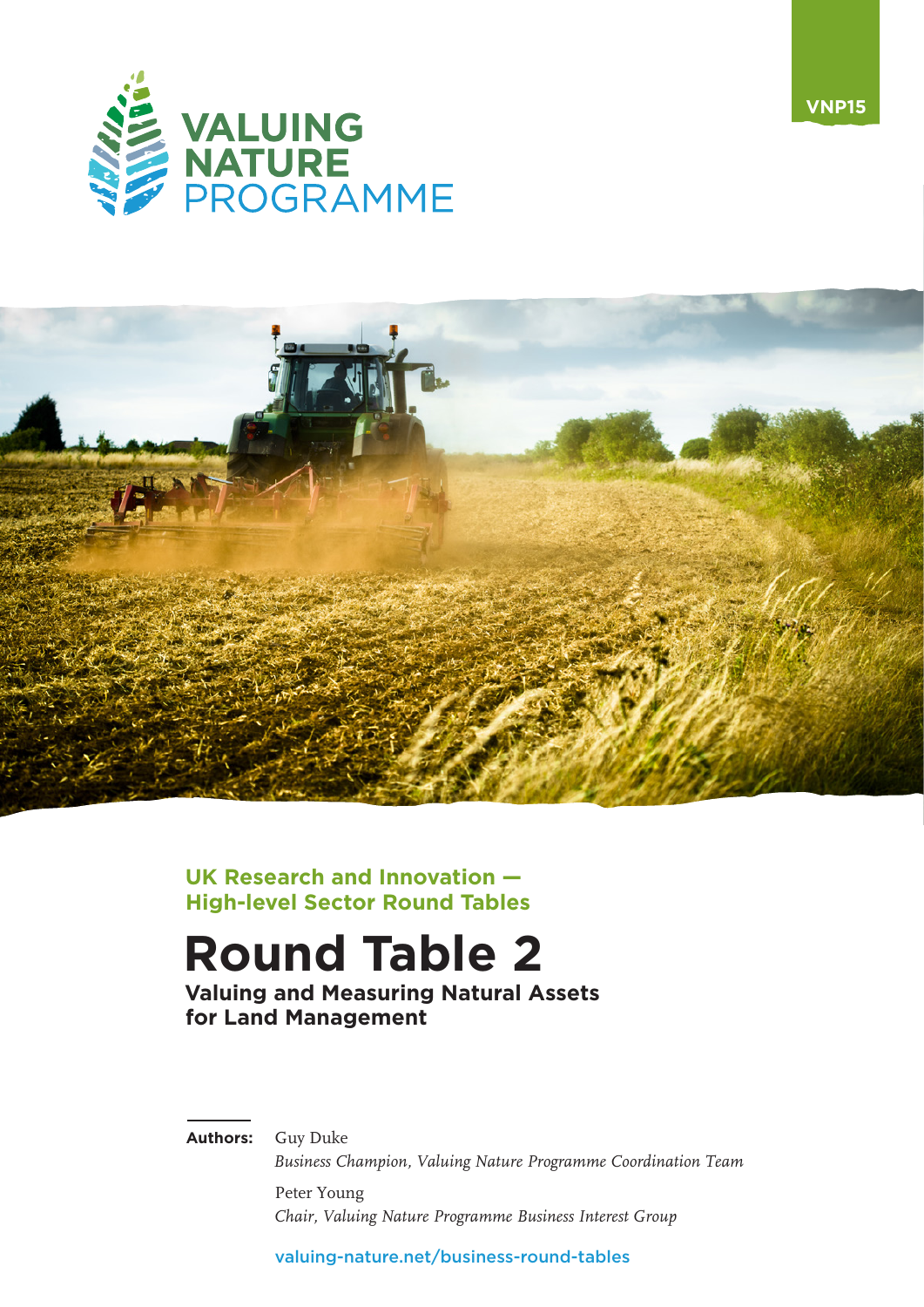## **UK Research and Innovation — High-level Sector Round Tables**

## **Round Table 2**

**Valuing and Measuring Natural Assets for Land Management**

*Suggested citation:* Duke, G. and Young, P. (eds) (20ı9) *Valuing and Measuring Natural Assets for Land Management.* UK Research and Innovation High-level Sector Round Tables – Round Table 2, 2ı November 20ı8. Valuing Nature Programme, CEH, Wallingford.

The text is available under the Creative Commons Attribution-ShareAlike 4.0 International License (CC BY-SA 4.0)

## **Contents**

|    | <b>Executive summary</b> 3   |                                    |  |  |
|----|------------------------------|------------------------------------|--|--|
| 1. |                              |                                    |  |  |
|    | 1.1                          | Objective and expected outcomes    |  |  |
|    | 1.2                          |                                    |  |  |
| 2. |                              | Overview of current activity  8    |  |  |
| 3. | Knowledge gaps/R&I needs  23 |                                    |  |  |
| 4. |                              |                                    |  |  |
|    |                              | Annex 1 – List of participants  28 |  |  |

This paper presents the objectives and captures key points made during the Round Table.

The Round Table followed Chatham House rules for the discussion of research an innovation (R&I) needs, thus comments and opinions in Section 3 are not attributed to specific participants.

Annex 1 provides a list of participants.

The following RT2 papers are separately available:

**• RT2 01: Background Paper.** This paper outlines the objectives, the expected output and longer-term outcomes of the Round Table. It also provides brief context for the Round Table, including an overview of the relevance of, and drivers for, measuring and valuing nature for the land management sector, some examples of current activity, and direction of travel.

**• RT2 02: Overview of relevant UKRI funding instruments/ programmes for research and innovation.** This paper outlines why the Research Councils engage with business, policy-makers and wider society, why NERC is investing in this Round Table, and provides an overview of existing mechanisms to support academic-policy-business collaboration.

**• RT2 03: Relevant Research and Knowledge Exchange.**

This paper provides an overview and specific relevant examples of (predominantly NERC-funded) research and innovation output relating to measuring and valuing natural assets with potential relevance for land management.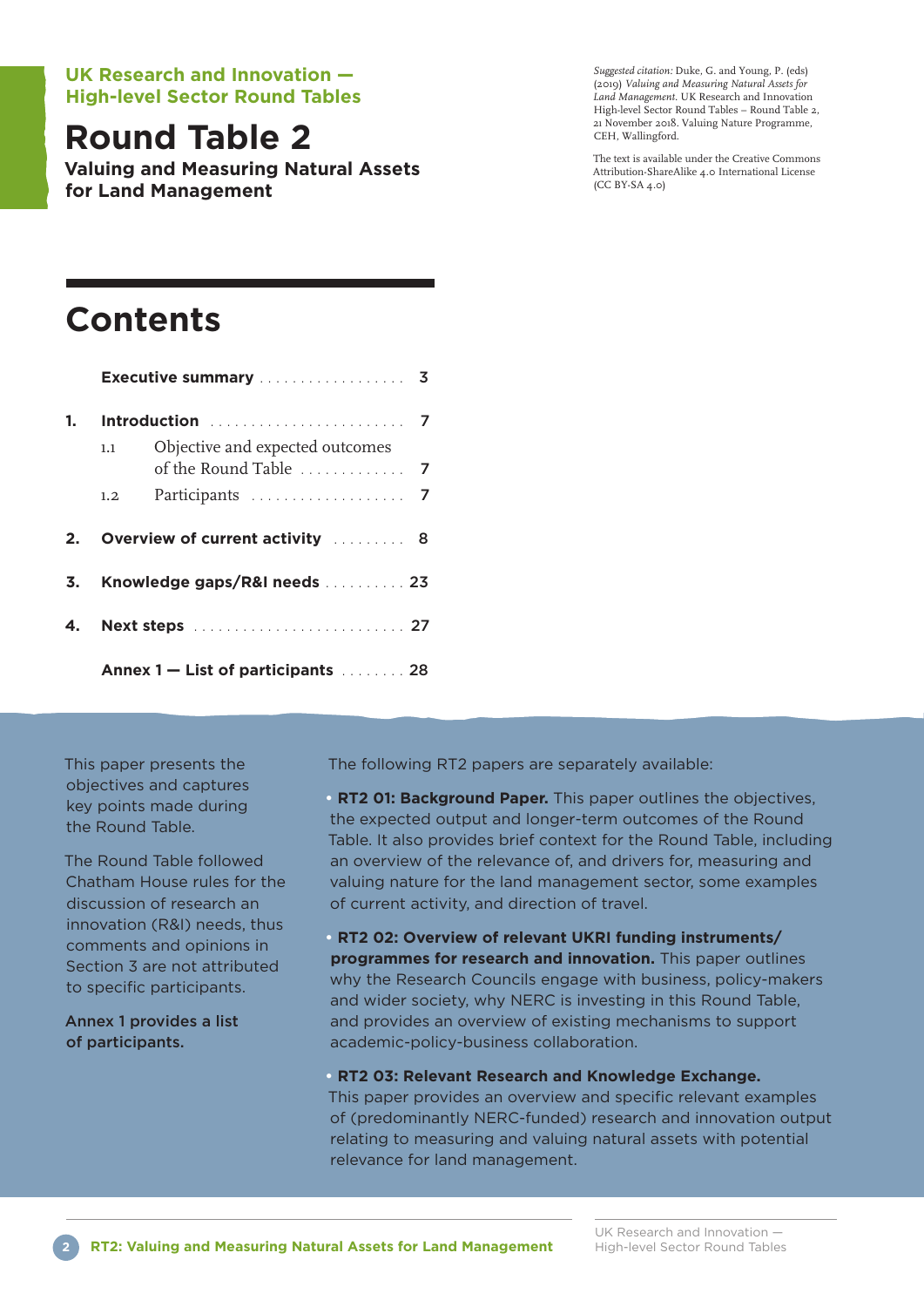## **Executive summary**

The objective of the Round Table was to identify the research and innovation (R&I) needs and priorities of businesses and policy-makers in the land management sector related to measuring and valuing natural assets, so that current and future research has enhanced utility for the sector.

**The Round Table considered:** current activity to measure and value nature in the sector, drivers for this activity, and barriers and challenges to expansion of activity; the extent to which knowledge needs may be supported by existing output from R&I (e.g. data, tools, methods, models) and how uptake of this output may be accelerated; and what further R&I investment may be needed to support the sector in measuring and valuing nature. Finally, it considered what role the Natural Environment Research Council (NERC), other funders within UK Research & Innovation (UKRI) or beyond, may have in supporting that.

## **The Round Table revealed considerable**

**activity** for measuring and valuing natural assets (the term incorporates the concepts of natural capital, ecosystem services and biodiversity) across the land management sector, including by agricultural and forestry landowners, nongovernmental landowners, landowning water utilities and infrastructure companies, landowner representative bodies, food retail companies; statutory and charitable bodies advising on land management, land surveyors and other advisers/ consultants. This activity includes:

- Piloting natural capital assessment and natural capital accounting.
- Developing indicators and metrics for natural capital and ecosystem services.
- Developing decision-making tools relating to natural assets.
- Bringing data to bear on decision-making around natural assets (e.g. through making data accessible, interpreting data, mapping data).
- Trialling payment for public goods with landowners and managers.
- Exploring private sector motivations for investing in natural assets.
- Brokering cross-sector catchment-scale collaborations for investment in natural assets.
- Developing functioning markets for natural assets.
- Certification.
- Knowledge-sharing.
- Improving resilience in food supply chains.
- Working on net gain in developments impacting on land assets.

There was general consensus that the direction of travel was towards greater attention from landowners and managers to the measurement and valuation of natural assets and the integration of natural asset consideration in decision-making. However different organisations were at very different stages of that journey, often dependent on whether they felt they could access enough data to start measuring and valuing.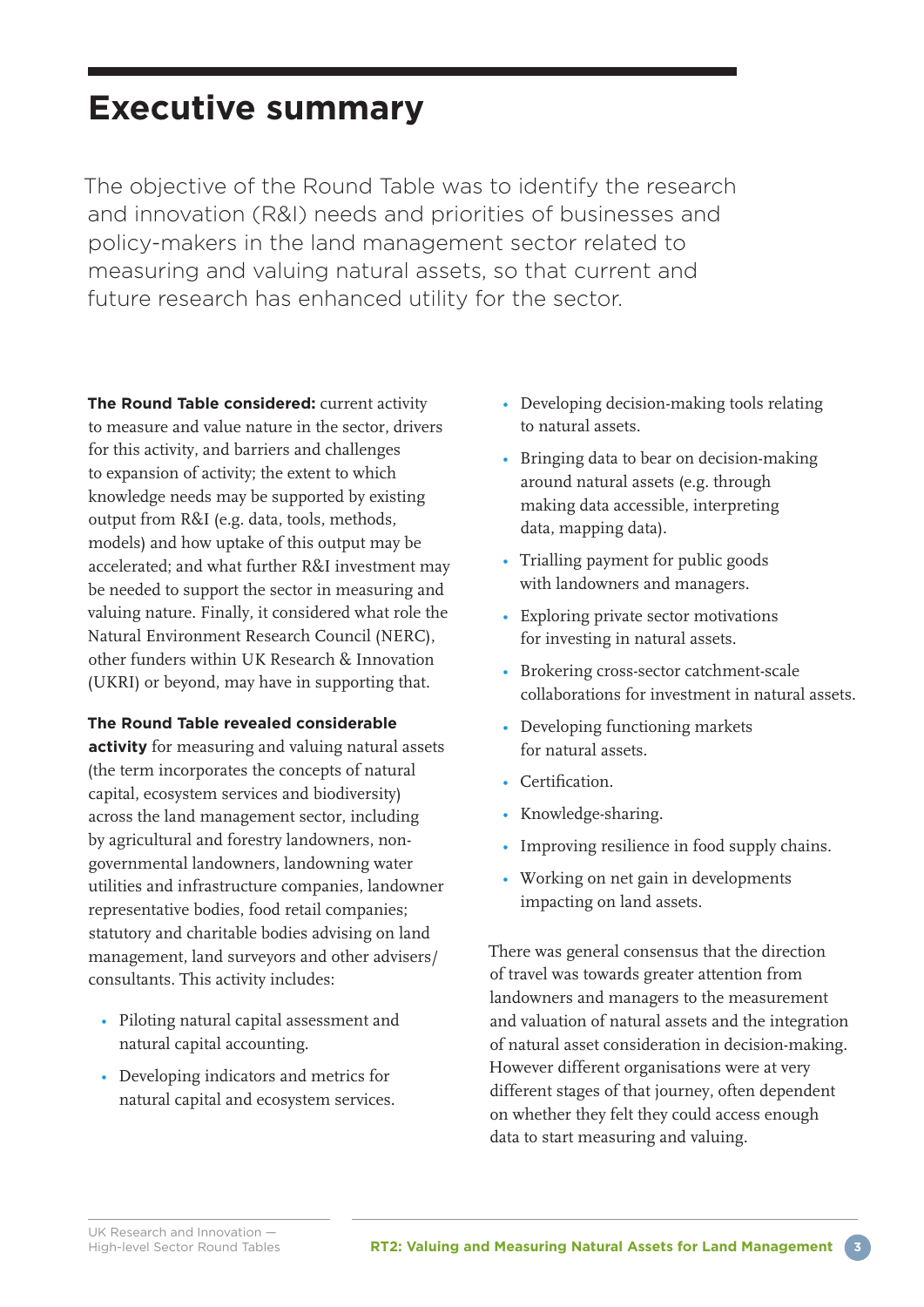## *Key drivers for this activity are:*

- Regulation, e.g. 25 Year Environment Plan, EU Water Framework Directive and UK water regulations, post-Brexit agricultural policy, National Planning Policy Framework, Ofwat 20ı9 price review.
- In-house policies, strategies and plans, e.g. for longer-term resilience, new business models that favour natural assets, Sustainable Growth agreements, sustainable catchment management plans.
- Trends in corporate accounting, reporting and disclosure, e.g. government interest in natural capital accounting.
- Cost considerations, in particular associated with food production.
- Reputational considerations.

## *Barriers/challenges include:*

- **Knowledge gaps,** e.g. on what natural assets exist, what ecosystem services they supply; insufficient understanding of the value of ecological connectivity within natural capital thinking; limited knowledge on performance of green versus grey infrastructure (e.g. natural flood management, constructed wetlands, upland restoration, effects of grey infrastructure on downstream assets).
- **Data issues,** including: availability of relevant data at land parcel scale; missing national datasets (e.g. recent data on Priority Habitats); availability of data relevant to complex supply chains; availability of earth observation data; high costs of obtaining new data on, and monitoring of, natural assets.
- **Challenges around natural capital accounting** including: lack of standard metrics and valuation methods; difficulty in obtaining full accounts; lack of simple accounting methods for use at farm scale; scaling accounts from farm to corporate scale; dealing with qualitative data in accounts; dealing with complexity of ecological-socialeconomic systems; dealing with biodiversity in accounts; issues around putting values on nature – what should and should not be monetised; incorporating natural capital accounts in corporate decision-making.
- **Challenges in dealing with multiple natural asset owners and multiple beneficiaries** of ecosystem services at landscape/catchment scale, linking farm-scale interventions with landscape/catchment scale needs; absence of suitable brokers for landscape/catchmentscale investment in natural assets involving multiple players.
- **Challenges around securing investment in natural assets,** including: absence of reliable models and scenarios to predict capital growth and revenue streams from changes in natural asset management funded by investment; disconnect between natural capital value, land value and market price and the related difficulty in incentivising investment in natural assets; securing return on investment in natural assets; incentivising farmers to manage land for, and innovate in favour of, natural assets.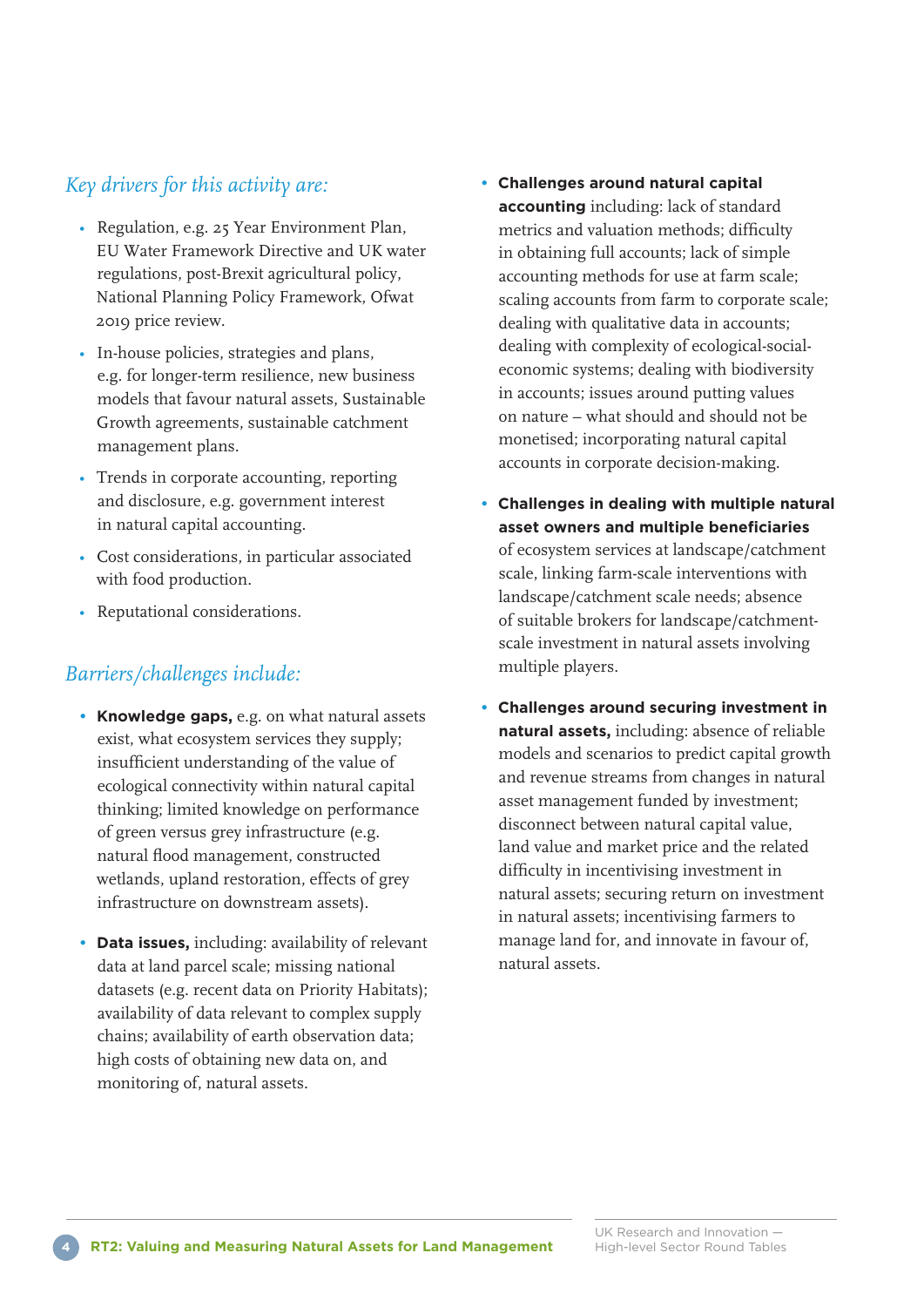- **Issues around communication and awareness** including: missing shared frameworks/visions for natural assets – at national, regional and catchment scales; communicating natural asset considerations with landowners and managers, and across landowning corporations; problems with terminology/language; limited public recognition of the public goods benefits arising from private sector investment in natural assets.
- **Regulatory constraints** that obstruct investment in natural assets, including: single focus regulations; multiple regulatory frameworks for multiple sectors; low tolerance of uncertainty in some regulatory frameworks.

## *Research and innovation needs include:*

- **New Knowledge** understanding how land management practice links to natural capital, ecosystem services and benefits and values flowing from these; consideration of ecological connectivity in natural capital approaches; which natural assets are approaching critical tipping points; links between soil health and water quality; understanding leakage effects; effectiveness of collaborative approaches (e.g. catchment-scale) to restore natural assets through land management; new business models for multi-stakeholder, multibeneficiary, multi-sector working and markets.
- **Frameworks and models,** including: a consistent natural capital accounting framework that works across the range of land management contexts; models linking land management to natural capital, ecosystem services and benefits and values flowing from these.
- **Data defining needs/gaps, filling gaps, enhancing access & monitoring:** building consensus on what data (and indicators), how much data is really needed; compiling/ updating key maps and datasets (e.g. on Priority Habitats, the wider countryside beyond protected areas, at land parcel scale, for complex agricultural/food supply chains); enhancing access to key existing data, testing utility of technology (e.g. drones) to monitor natural assets at farm scale.
- **Demonstration, scaling:** development and implementation of natural capital plans at national and regional scales; demonstrating landscape/catchment-scale, cross-sector approaches to investing in natural assets through land management; trialling of post-Brexit agri-environment payments for public goods; development of natural assets farm advisory services; review of effectiveness of cross-sector and multi-stakeholder collaborations in scaling gains for natural assets through land management; building understanding on how to incentivize a basic level of good land stewardship.
- **Developing markets for natural assets, stimulating investment,** including: designing, piloting and demonstrating effective markets to sustain and enhance natural assets; developing a clear case for landowners and managers for investment in natural assets, (e.g. assess costs and benefits of investing in soil health); exploring the relationship between natural capital value and commercial value; better differentiating who benefits from, and who pays for, investment in natural assets; reviewing approaches to brokering investment in natural assets with multiple beneficiaries.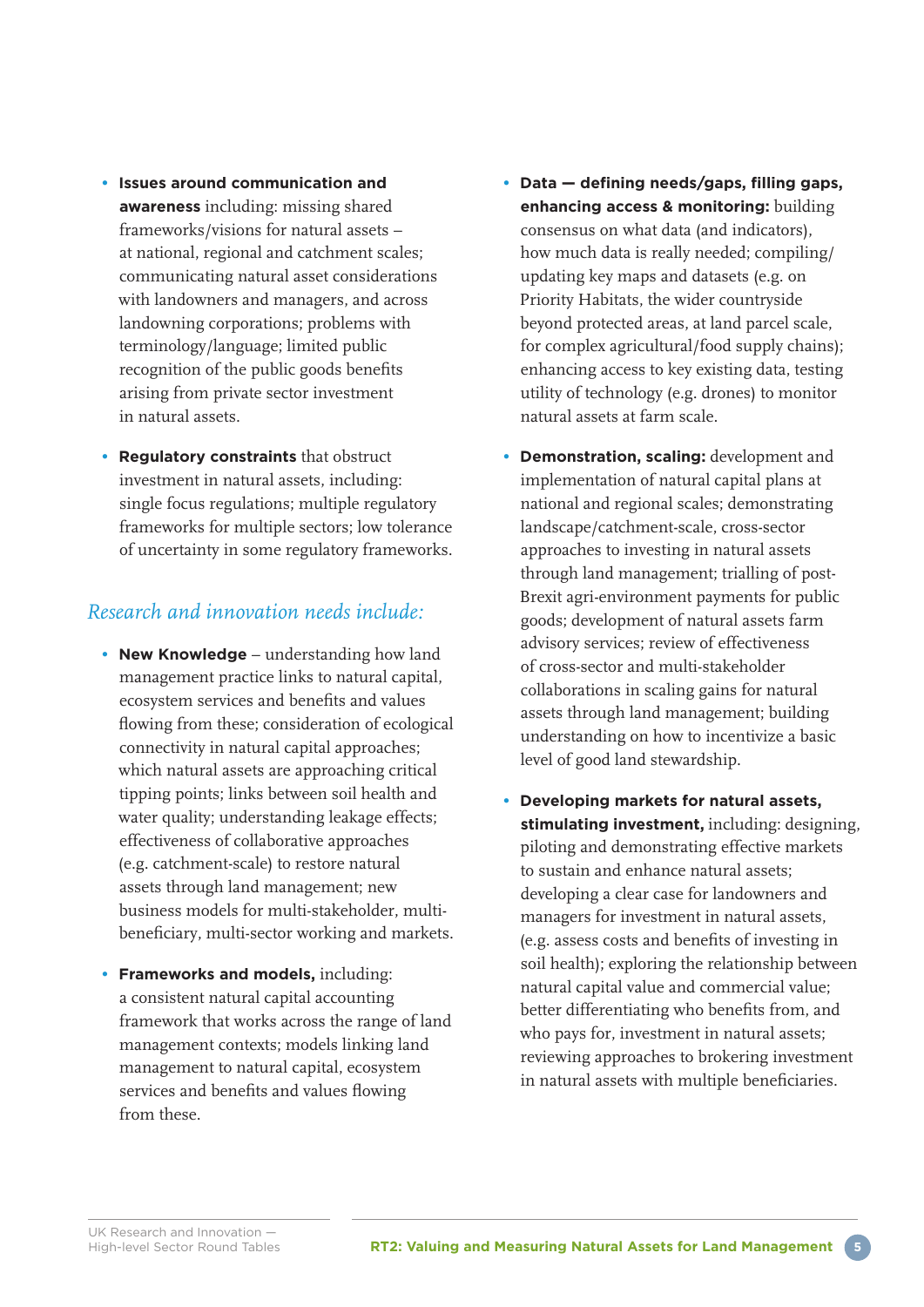**• Knowledge exchange, dissemination and communication,** including: making better use of existing research output related to measuring and valuing natural assets for land management; collating real-world experience and good practice; sharing knowledge/ experience between sectors; raising public awareness of the importance of natural assets and public goods from land management.

Some of these needs are more suited to research and innovation funding through the Research Councils, and others more suited to innovation funding through Innovate UK. While business will be a key player in taking forward this work with academia, the engagement of other stakeholders will be important, including regulators, planners, the third sector and the general public.

## *Next Steps*

The Valuing Nature Programme ran two other sector Round Tables for NERC: RTı addressed the infrastructure sector (June 20ı8) and RT3 addressed the insurance/financial services sector (January 20ı9). We anticipate that there will be a good deal of common ground in terms of research and innovation needs across these three sectors.

The findings from all three Round Tables will be analysed with a view to identifying this common ground (as well as differences), and where there may be greatest opportunity for academia to contribute to business (and policy) in the realm of measuring and valuing nature. This analysis will be shared in due course with participants of all three Round Tables to obtain feedback and will subsequently be published in an analysis and options paper in 20ı9.

A longer-term view is towards the co-creation, with business and policy-makers, of a future research and innovation agenda related to measuring and valuing natural assets. This would involve further activity, such as a possible cross sector workshop bringing together the sectors involved in Round Tables 1, 2 and 3.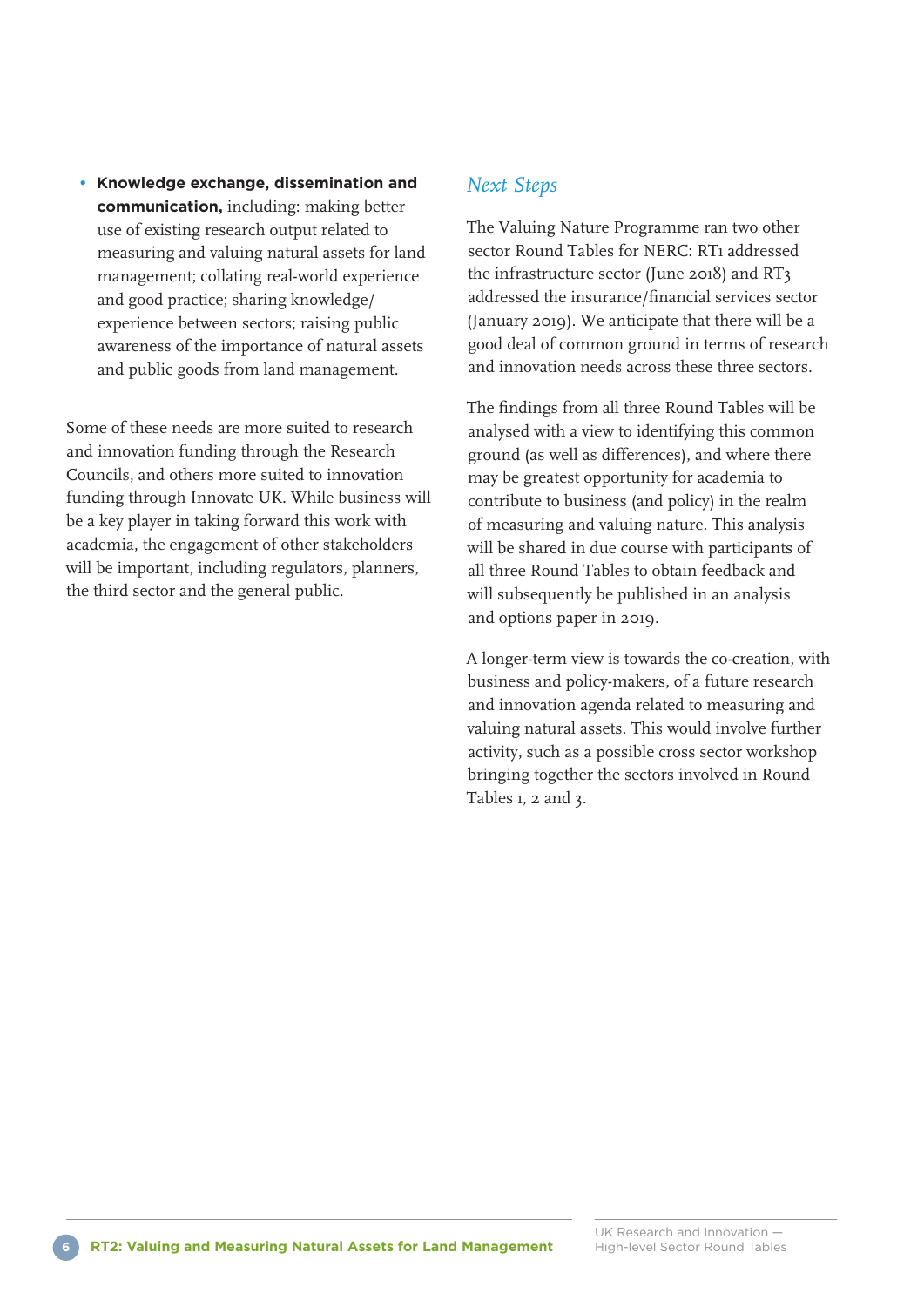## **1. Introduction**

## **1.1 Objective and expected outcomes of the Round Table**

**The objective** of the Round Table was to identify the research and innovation (R&I) needs and priorities of businesses in the land management sector, related to measuring and valuing natural assets, so that current and future research has enhanced utility for the sector.

**Expected outcomes** include: (a) better integration of nature in project and investment decisions, and in the management and development of land assets; (b) knowledge needs and priorities identified by the sector influence R&I funding.

## *The Round Table considered:*

- **current activity to measure and value nature in the sector,** the direction of travel in this respect, and the related knowledge needs;
- **the extent to which these knowledge needs may be supported by existing output from university-based R&I** (e.g. data, tools, methods, models) and **how uptake of this output may be accelerated** (e.g. through collaborative working between the research and business communities, filling knowledge gaps); and
- **what further R&I investment may be needed** to support the sector in measuring and valuing nature, and **what role the Natural Environment Research Council (NERC), or other funders, may have** in supporting that.

This was the second in a series of Round Tables commissioned by the NERC Innovation & Business Partnerships Team<sup>1</sup> and delivered by the Valuing Nature Programme<sup>2</sup>; RT1 addressed the infrastructure sector (June 20ı8), and RT3 (January 20ı9) will address the insurance/ financial services sector.

NERC, as part of UK Research & Innovation (UKRI) are interested in stimulating **benefit to the UK economy from publicly funded UK environmental research,** by enabling business and policy-makers to access the latest research. The Round Tables therefore focus on involving businesses with significant operations in the UK (not necessarily UK-owned), but may also consider how these businesses are integrating natural capital in their business decision-making internationally.

## **1.2 Participants**

The Round Table brought together representatives *(see List of Participants, Annex 1)* from across the land management sector, including:

- agriculture and forest landowners (private and non-governmental);
- landowner representative bodies;
- food retail companies;
- landowning water utilities;
- landowning infrastructure companies;
- statutory and charitable bodies involved in land management;
- land surveyors and other advisers/consultants.

ı <https://nerc.ukri.org/innovation>

<sup>2</sup> <http://valuing-nature.net>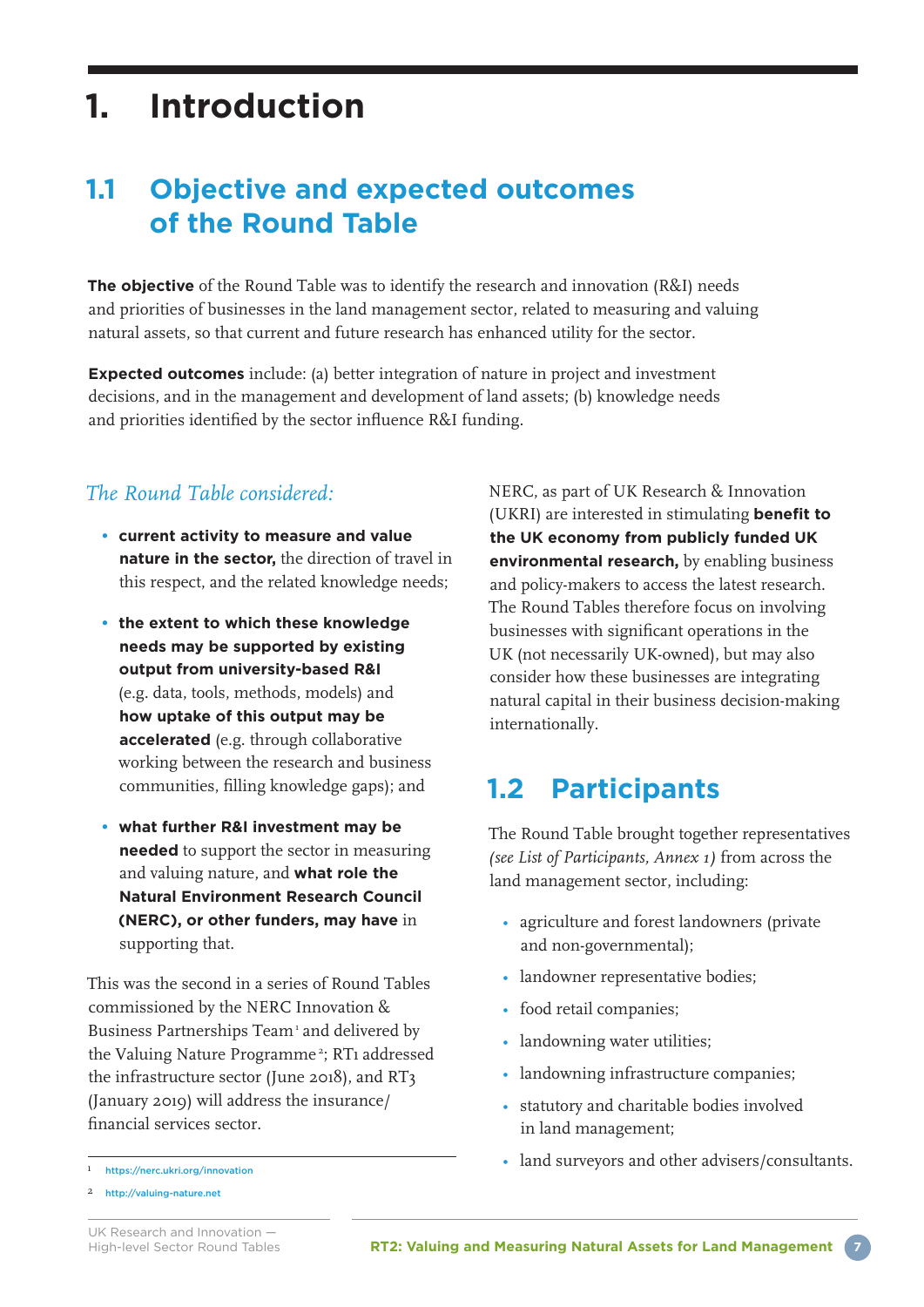## **2. Overview of current activity**

Participants recognised the area of measuring and valuing natural assets was a fast developing one, and noted it is difficult to be fully aware of current work. Each organisation was therefore asked to first address the following questions to set the context for subsequent discussion:

- *What is your organisation currently doing in relation to measuring and valuing natural assets? What are you aware others are doing?*
- *• What is your organisation's future ambition in this regard?*
- *• What are the drivers for this?*
- *• What are the enablers and barriers?*

## CROWN ESTATE SCOTLAND (CES)

## **Current activity/direction of travel**

CES is now a public body. The motivation for measuring and valuing natural assets is primarily about how to build resilience for tenants, taking into account impacts and dependencies. CES works with the Scottish Environmental Protection Agency, Scottish Natural Heritage, Scottish Wildlife Trust, Scottish Land and Estates, Scotland's Rural College and James Hutton Institute and has piloted the Natural Capital Protocol (NCP) at varying scales including at farm level. $3$  The report on this work by Cumulus Consulting (see Annex 1 to paper RT2 01) finds that the NCP is useful in helping to understand farm impacts and dependencies on ecosystem services, and in establishing a baseline and measuring improvements over time. However, it is a challenge to get buy-in to the language of natural capital from farmers. CES is now working to try to integrate natural capital assessment into Integrated Farm Management Plans, which are supported by the Scottish Government. <sup>4</sup>

## **Drivers**

• Building long-term resilience for tenant farmers

## **Barriers/limitations/challenges**

- Natural capital language does not resonate with farmers
- Data availability

### **Reports/tools used**

• Natural Capital Protocol

[https://naturalcapitalcoalition.org/crown-estate-scotland-complete-natural-capital-protocol-application](https://naturalcapitalcoalition.org/crown-estate-scotland-complete-natural-capital-protocol-applicat)

4 <https://www.fas.scot/integrated-land-management-plans-ilmps>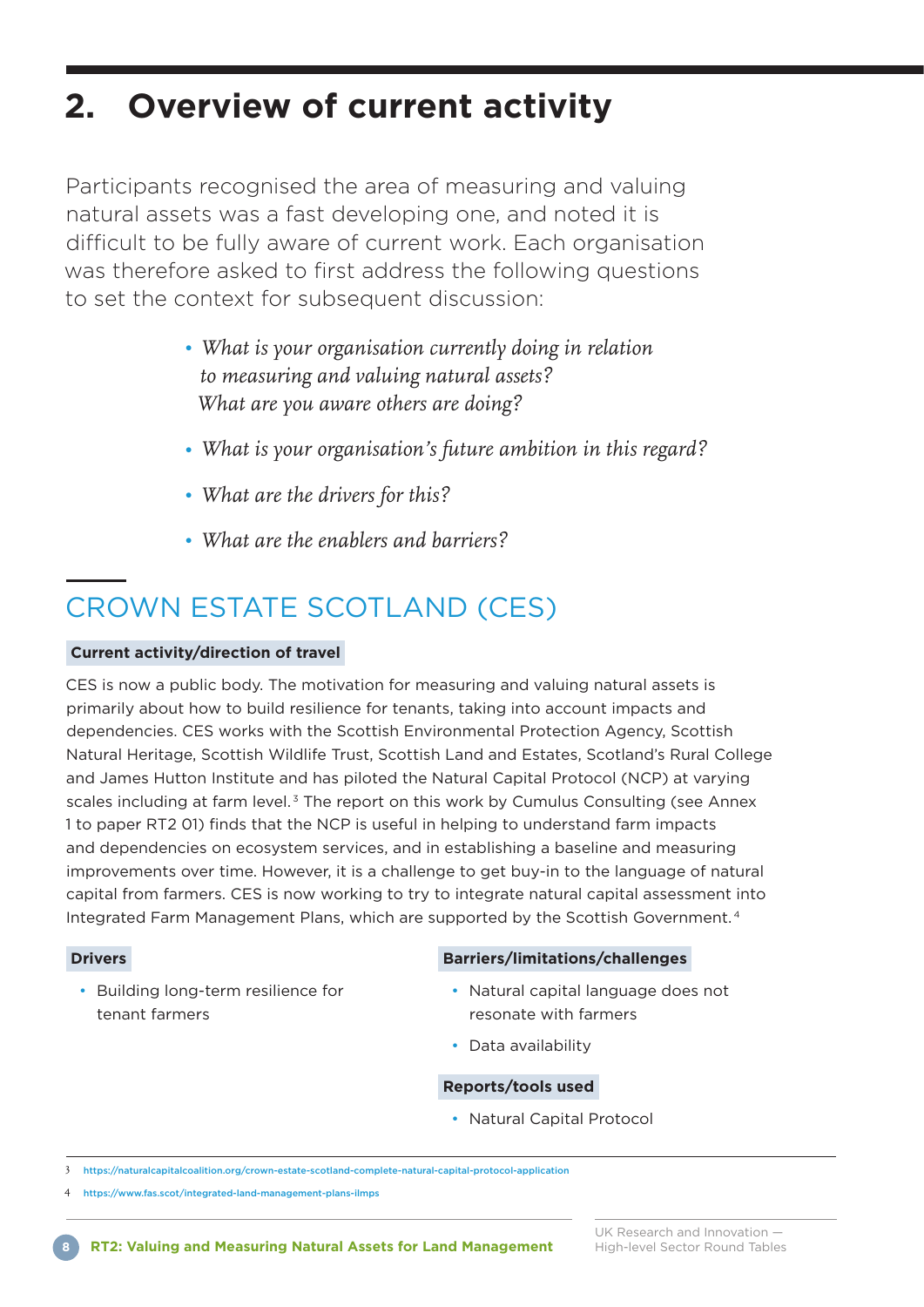## THE WILDLIFE TRUSTS (TWT)

## **Current activity/direction of travel**

TWT manage c. 100,000 ha of land and advise on a further 120,000 ha. Relevant work has included work on the economic value of land managed for wildlife. TWT found that the public goods value (recreation, etc.) is often significantly higher than the food/timber production value, especially for poorer quality soils and marginal land.

## **Barriers/limitations/challenges**

- Knowledge gaps include: (a) what natural assets exist; (b) what ecosystem services a natural asset provides; (c) measuring benefits from ecosystem services and assigning benefits to multiple beneficiaries; (d) what economic value to put on benefits, particularly where there is limited willingness to pay.
- The need for regulation to create new markets for public goods.
- Lack of baseline data
- Lack of robust scenarios of how differing land management interventions would impact on natural asset and ecosystem service values and revenue streams (missing evidence which is vital to build business case for changes to land management).
- Need for standardisation of methods for measurement and valuation of benefits from ecosystem services.

## **Reports/tools used**

• Nature Recovery Maps (plans to maximise value from actions to enhance nature)

## THE CROWN ESTATE (TCE)

## **Current activity/direction of travel**

TCE's business model now involves creating places for people to enjoy as part of growing the business, as opposed to the traditional model, which was focused on land rental returns. TCE piloted corporate natural capital accounting (NCA) at the Windsor Estate for the Natural Capital Committee in 2014 (see case study in annex to paper RT2 01) and is now revisiting this. There were challenges around the accounting — the metrics were too blunt and some of the values were not very helpful. Much of Windsor Great Park is designated Site of Special Scientific Interest (SSSI) and/or under the EU Nature Directives and it has proved very difficult to put a value to these unique assets using methods such as willingness to pay. TCE is working to strengthen the methods and data, for example to get a better handle on recreation value. TCE's 2017 Total Contribution Report 5 takes a capitals-based approach to impact measurement and valuation.

5 <https://www.thecrownestate.co.uk/en-gb/our-business/integrated-annual-report/total-contribution>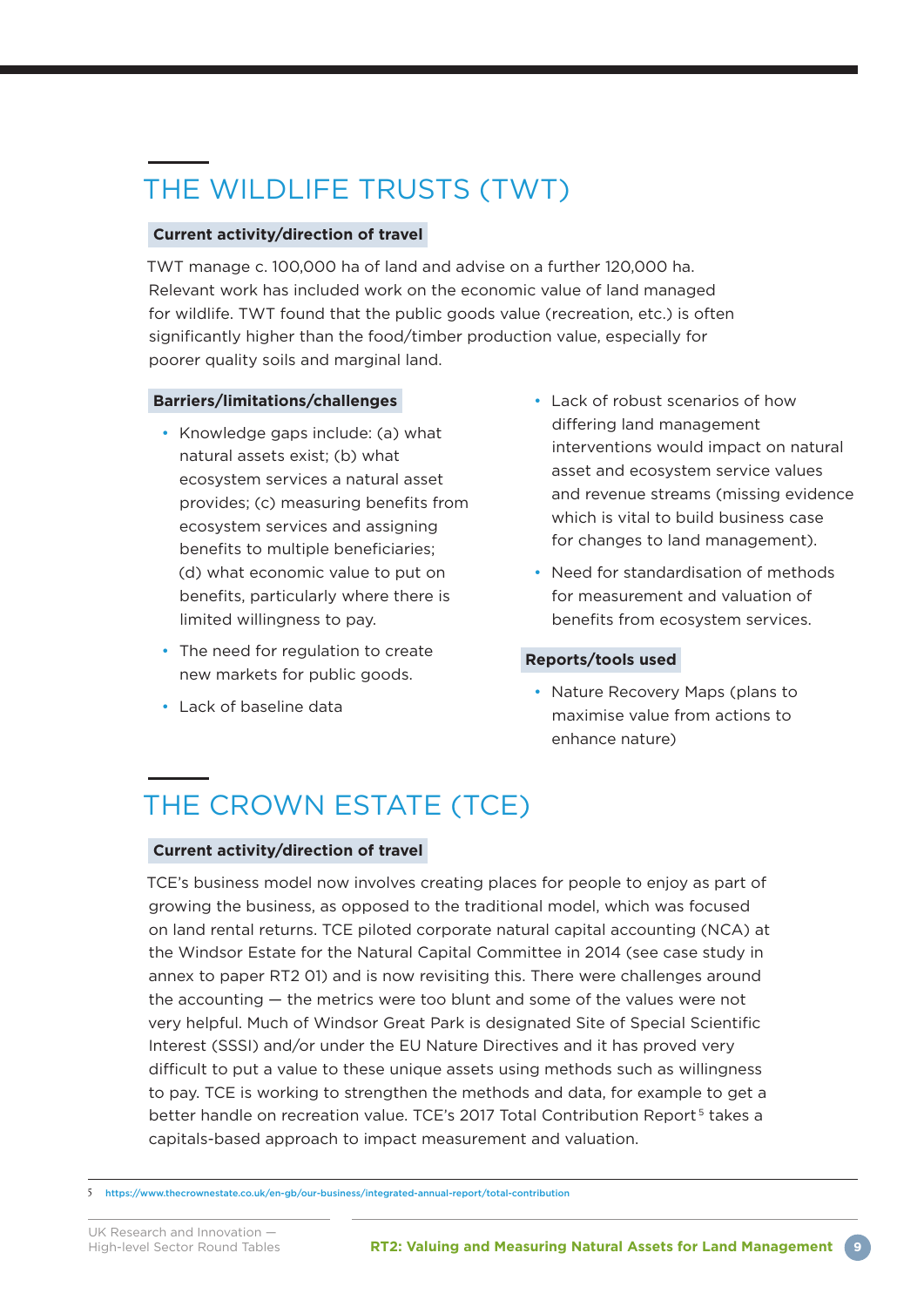### **Drivers**

• New business model focussing on 'creating places'.

### **Barriers/limitations/challenges**

• Putting economic values on unique conservation areas.

## **Reports/tools used**

• Corporate NCA (as developed for a Natural Capital Committee pilot<sup>6</sup>)

## HAMPTON ESTATE

### **Current activity/direction of travel**

Hampton Estate is a farming estate with common land. Hampton Estate is in the early stages of exploring natural capital but is convinced of the need to produce a natural capital report with a view to creating economic value. As a major landowner with nearby urban communities, the Estate offers significant public goods values, including in relation to public health. Hampton Estate is a member of the Surrey Nature Partnership. <sup>7</sup>

### **Barriers/limitations/challenges**

• Need simple tools and approaches that can be adapted to farm-level.

## NATURAL ENGLAND (NE)

### **Current activity/direction of travel**

NE owns and manages National Nature Reserves (NNRs) and notifies SSSIs. NE has a long history of work on natural capital, which forms one of three pillars of NE's strategy. The focus has been on measuring and quantifying natural capital. NE is currently working with the Environment Agency to review and identify indicators and metrics for natural capital and ecosystem services. They are finding that a lot of the required data to populate these indicators is missing, and are looking at how to fill these data gaps and the validity of proxies.

6 [https://assets.publishing.service.gov.uk/government/uploads/system/uploads/attachment\\_data/file/516968/ncc-research-cnca-final-report.pdf](https://assets.publishing.service.gov.uk/government/uploads/system/uploads/attachment_data/file/516968/ncc-research-cnca-final-report.pdf)

7 <https://surreynaturepartnership.org.uk>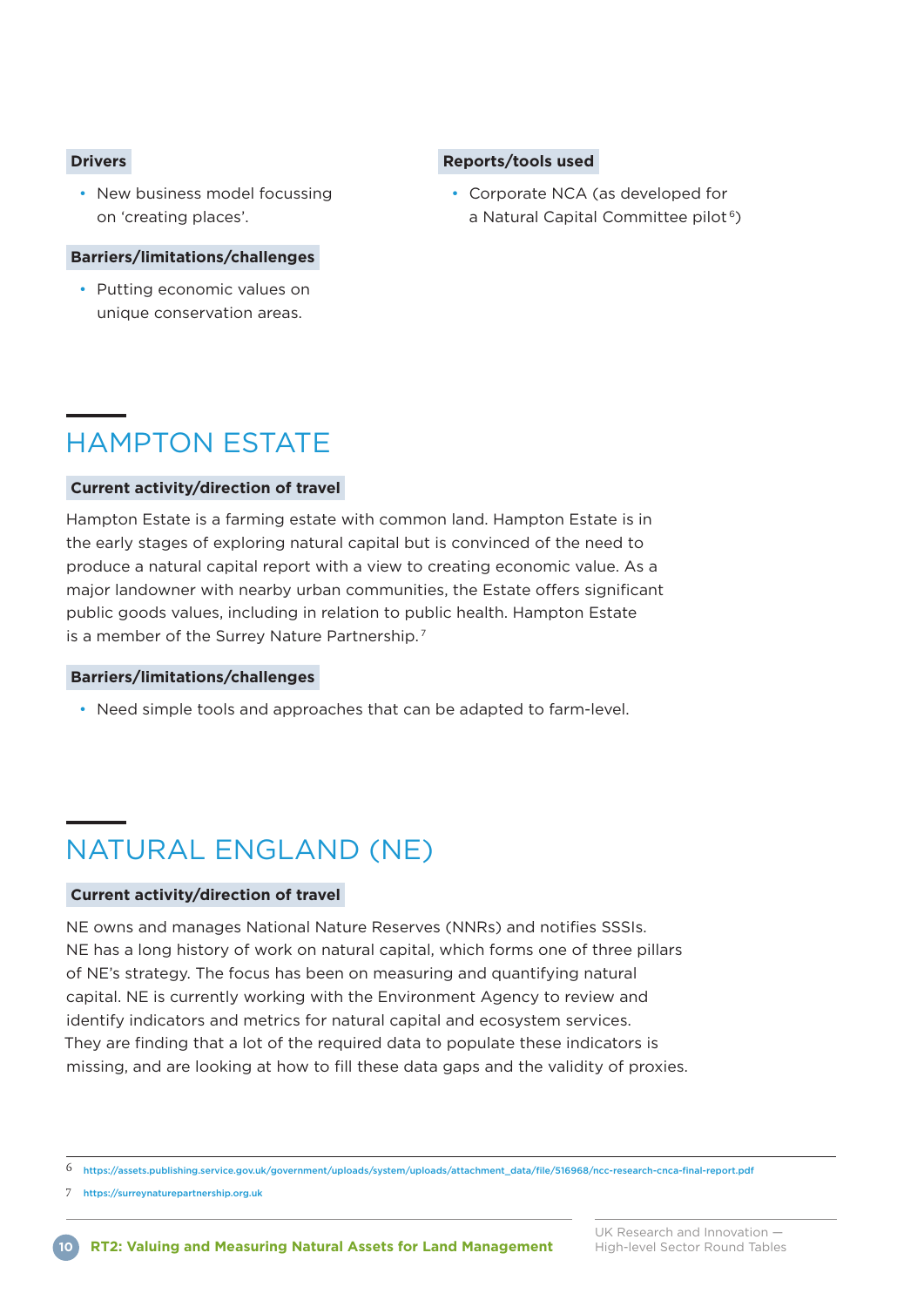NE has applied natural capital accounting (NCA) to NNRs using both national datasets and local data; however, accounts are partial, not full. In particular, NCA does not work well for biodiversity. NE is now working to bring qualitative data in to these accounts. NE is also working with the University of Oxford to develop a new tool on how to bring biodiversity net gain decisions into planning — the tool is a matrix which provides 'answers' on where biodiversity net gain can be located and the natural capital outcomes of the various options.

## **Barriers/limitations/challenges**

- How to get full (not partial) natural capital accounts?
- $\cdot$  The NCA approach is quite reductionist  $$ there is a challenge to adequately reflect the complexity of ecological-social-economic systems.
- Data gaps, identification of valid proxies.
- Availability and utility of NCA tools. Tools must not be black boxes. Different tools may be needed for different settings not sure we are ready yet for standardisation.

## JOINT NATURE CONSERVATION COMMITTEE (JNCC)

### **Current activity/direction of travel**

JNCC is not itself a land manager but offers data and advice for land managers. JNCC gathers lots of biodiversity data and is developing tools and models to interpret this data in terms of natural capital. JNCC increasingly works with corporates on how to report on biodiversity. JNCC is also looking at applications of Geographic Information Systems (GIS) and earth observation (EO) to look at supply chain impacts on biodiversity. EO can increasingly provide data on extent and quality of habitats that can give better metrics.

### **Barriers/limitations/challenges**

• Data availability, particularly EO data.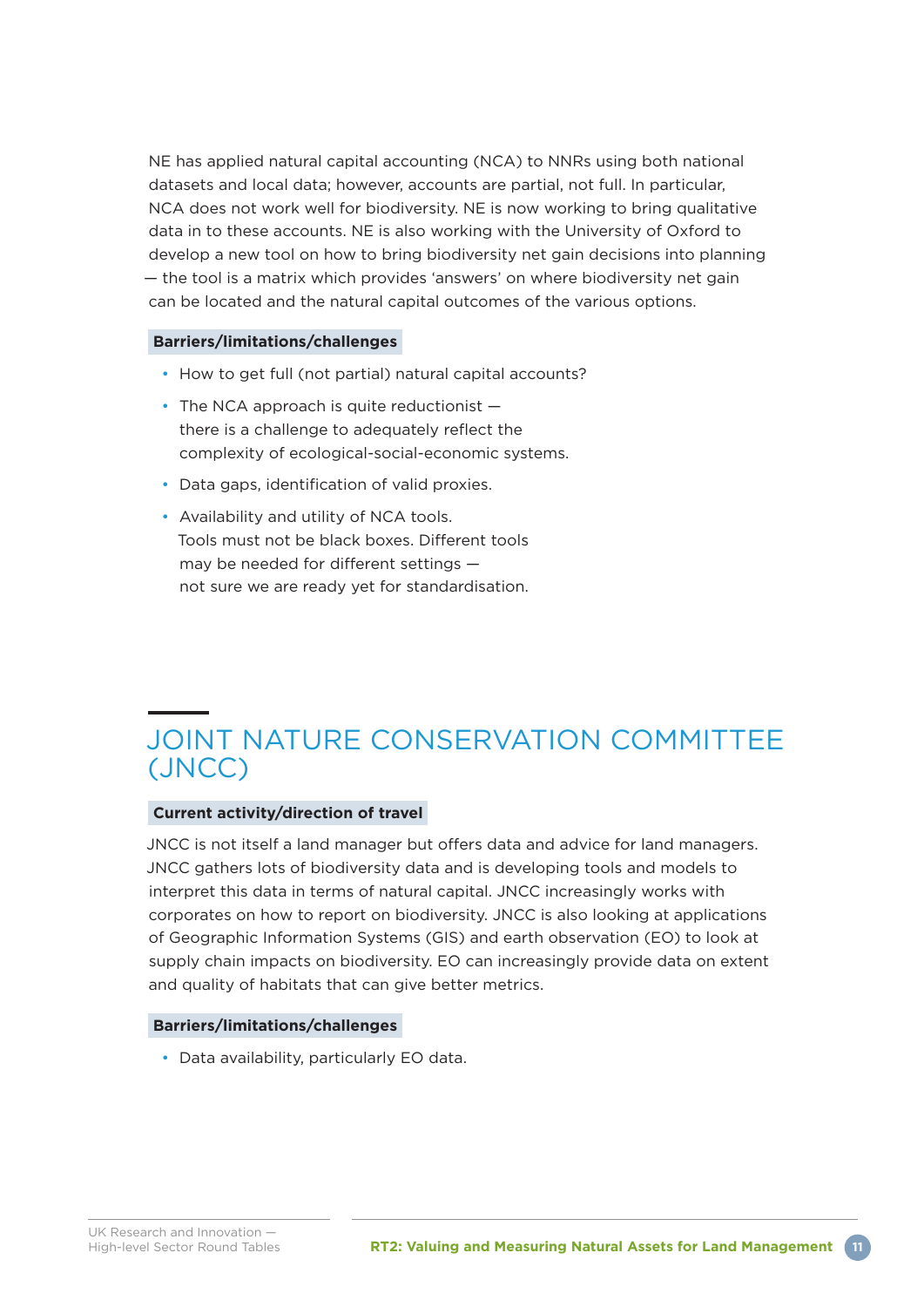## NATIONAL TRUST (NT)

### **Current activity/direction of travel**

Land management on the NT estate is devolved to local managers and tenants with little central control. Like TCE, NT has been involved in piloting corporate NCA at the Wimpole Estate — this raised issues around the problem of partial accounts. Moreover, tenants were not keen to share the data and NT concluded it was not ready to roll out NCA across the whole NT estate. NT is currently trialling payment for public goods with tenants. Future agri-environment scheme payments (administered by Defra) are expected to be part-based on natural capital, so NT are considering how to apply this across the estate. Natural capital indicators may offer a way to operate across the estate and at the farm level. NT is particularly interested in cultural services of nature, e.g. number of visits, members' use, educational services, 'nature connectedness' as a measure of wellbeing.

#### **Barriers/limitations/challenges**

- Lack of data.
- Scaling of data and accounts from farm to corporate level.
- Partial natural capital accounts present a challenge.

### **Reports/tools used**

• Corporate NCA (as developed for a Natural Capital Committee pilot<sup>8</sup>).

## SCOTTISH ENVIRONMENT PROTECTION AGENCY (SEPA)

#### **Current activity/direction of travel**

SEPA recently hosted a VNP placement looking at potential for private sector investment in natural capital with a focus on Speyside. 9 In general, there is interest to invest in natural capital but landowners struggle to see how to secure a return on investment. Tipping points may provide a useful driver for action if we accept that answers aren't always precise. James Hutton Institute is involved in a research programme funded by Scottish Government looking at natural assets inventory and accounts. <sup>10</sup>

9 [https://www.sepa.org.uk/media/372005/vn\\_-business\\_investment\\_in\\_nc-\\_executive\\_summary.pdf](https://www.sepa.org.uk/media/372005/vn_-business_investment_in_nc-_executive_summary.pdf)

UK Research and Innovation —

<sup>8</sup> [https://assets.publishing.service.gov.uk/government/uploads/system/uploads/attachment\\_data/file/516968/ncc-research-cnca-final-report.pdf](https://assets.publishing.service.gov.uk/government/uploads/system/uploads/attachment_data/file/516968/ncc-research-cnca-final-report.pdf)

ı0 <https://www.hutton.ac.uk/research/srp2016-21/wp141-natural-asset-inventory-and-accounts>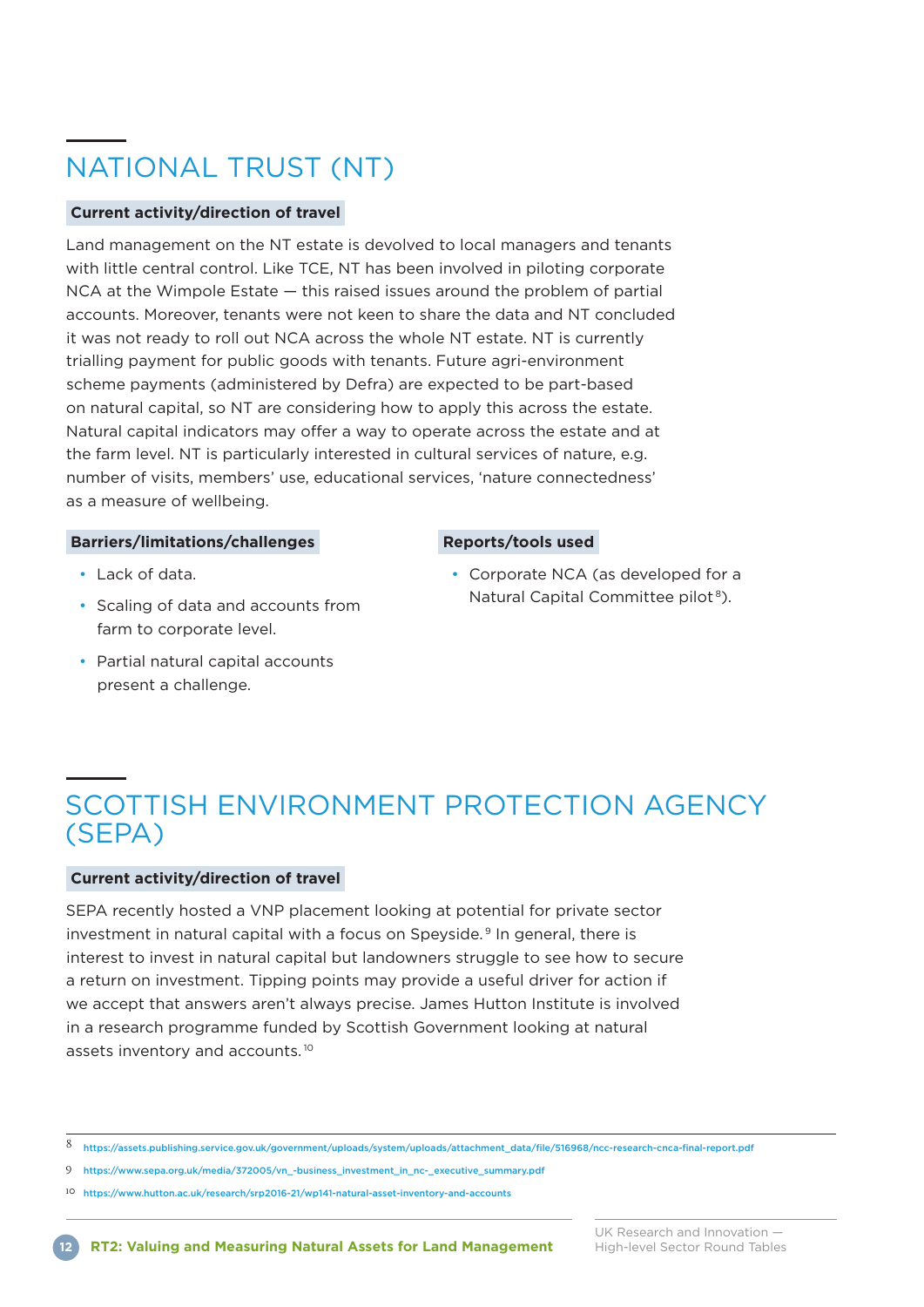## SCOTTISH WATER (SW)

## **Current activity/direction of travel**

SW is dependent on land management and resilient catchments for water supply and quality and is looking at how to factor these into decision-making. Catchment management for water quality is fairly standard practice in water utilities — but how to factor in longer-term ecosystem resilience? How can better understanding of natural capital help deliver longer-term resilience as opposed to short-term delivery of water quality? SW has a Sustainable Growth Agreement with SEPA<sup>11</sup> and is working on catchment-scale decision-making with other water users. SW is also looking at how to manage wastewater services (which can be very energy intensive) more in tune with the environment. The water sector, through UKWIR, is working on a quantitative tool for NCA and social capital assessment — including development of a more qualitative approach under phase 2.

### **Drivers**

- Dependence on resilient catchments.
- High energy costs of water and wastewater treatment.
- Sustainable Growth Agreement (with SEPA).

## ANGLIAN WATER (AW)

### **Current activity/direction of travel**

AW has worked with the University of East Anglia to create a natural capital asset check and risk register across the AW estate and the wider region, identifying benefits to AW and others.<sup>12</sup> AW is part 'Natural Capital East', a business coalition working on the commercial opportunities around enhancing NC. AW has developed natural capital metrics — covering soil, water, bathing water, biodiversity — for its 2020 business plan. These metrics address extent and condition — especially in relation to major investments — but not necessarily value. However, it is possible to take action to protect NC without assigning a value to it. AW is working with the Cambridge Institute for Sustainability Leadership (CISL) Natural Capital Impact Group including workstreams on soil, water and biodiversity; this work focuses on the international food, beverage and clothing supply chains. 13 AW is also working with the Rivers Trust and local estates to look at investment in natural capital around boreholes.

ı2 <https://www.anglianwater.co.uk/environment/our-commitment/our-projects/natural-capital.aspx>

ı3 <https://www.cisl.cam.ac.uk/business-action/natural-capital/natural-capital-impact-group>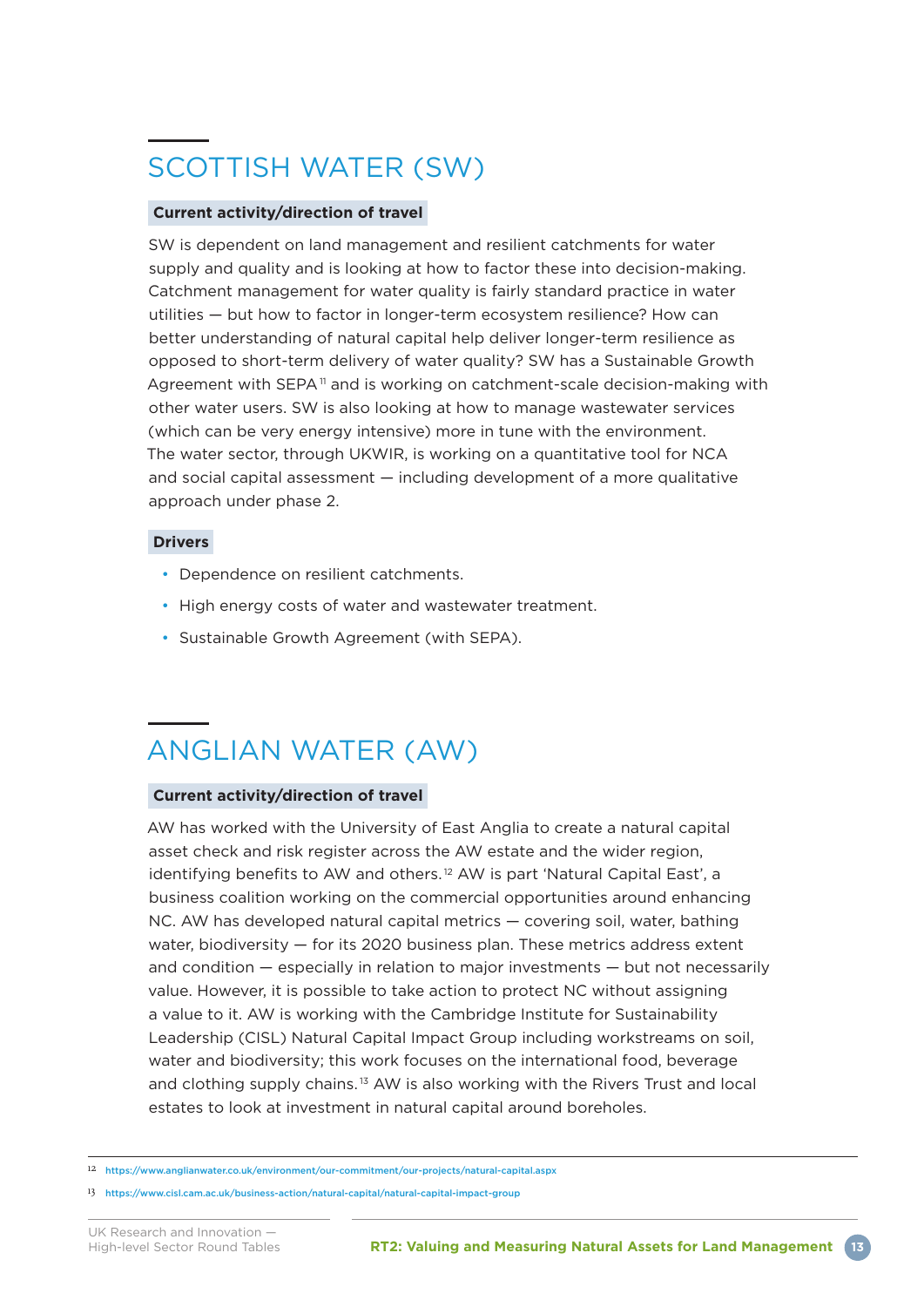#### **Barriers/limitations/challenges**

- Lack of recent data on Priority Habitats. <sup>14</sup>
- Need for better understanding on link between soil and water quality.
- Need for better understanding of effectiveness of natural flood management in lowland landscapes.
- Performance of constructed wetlands, e.g. for ammonia treatment.
- Better understanding of effects of grey infrastructure on natural capital downstream.
- Regulation is too focussed on water quality at the expense of wider environmental quality.

## SAVILLS

### **Current activity/direction of travel**

Savills recognises the environment as part of land management, both from the public good and private investment viewpoints. A key issue is the ability to audit and crosscheck measurements — landowners want a dependable audit trail. Farmers are very busy and need simple methods at farm and parcel level rather than catchment level — for example simple up/down arrows for key criteria.

### **Barriers/limitations/challenges**

• Lack of simple tools for measuring and valuing natural capital, simple, dependable and auditable measurements.

## 3KEEL

### **Current activity/direction of travel**

3Keel advise business on sustainability and risk in relation to natural resources. 3Keel has developed the 'Landscape Enterprise Network' (LENS) approach with Nestlé and Business in the Community<sup>15</sup>, which seeks to activate regional natural capital markets with investors. 3Keel use network analysis to identify and engage with regional players, seek to understand their needs in relation to natural assets and ecosystem services, map multiple value chains relating to these assets and services and identify opportunities for co-investment in the same natural asset(s).

ı4 <http://jncc.defra.gov.uk/page-5718> and [https://webarchive.nationalarchives.gov.uk/20140605093420/http://www.naturalengland.org.uk/ourwork/conservation/biodiversity/protectandmanage/](https://webarchive.nationalarchives.gov.uk/20140605093420/http://www.naturalengland.org.uk/ourwork/conservation/biodiversity/protectandmanage/habsandspeciesimportance.aspx) [habsandspeciesimportance.aspx](https://webarchive.nationalarchives.gov.uk/20140605093420/http://www.naturalengland.org.uk/ourwork/conservation/biodiversity/protectandmanage/habsandspeciesimportance.aspx)

ı5 <https://www.bitc.org.uk/sites/default/files/practical-economics-of-ecosystems-report.pdf>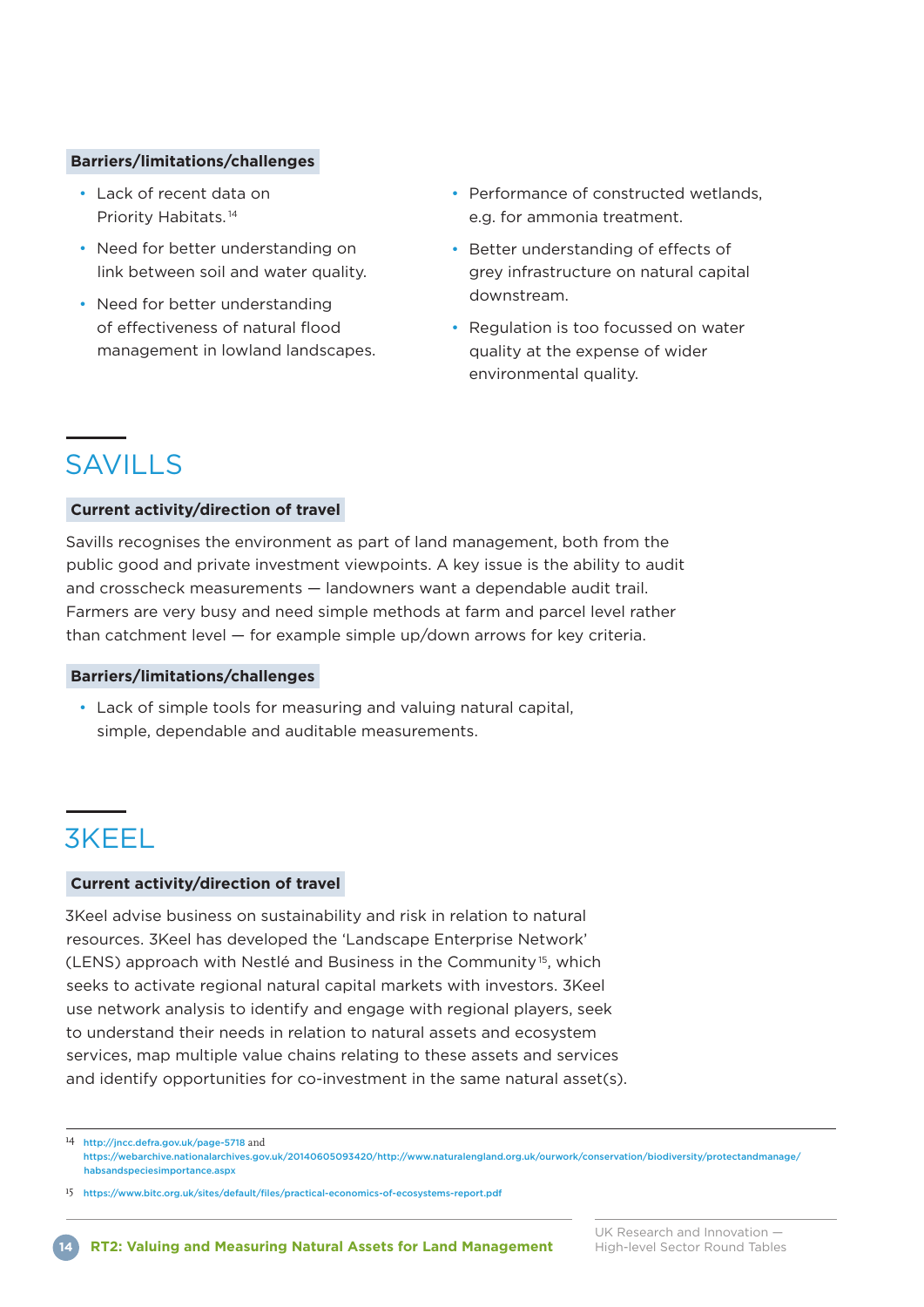No abstract valuation is involved — economic value is instead defined by the price point; this circumvents the problem of assigning values to ecosystem services. It may be that different players have interests in different ecosystem services but all benefit from working together to protect the natural asset that delivers these services. This may require a broad suite of interventions. 3Keel has applied the LENs approach in Cumbria, Greater Manchester, Yorkshire, Hampshire and Avon.

### **Barriers/limitations/challenges**

- Need for landscape-scale intervention services, which connect multiple beneficiaries to the same natural asset(s) to encourage co-investment.
- Dealing with uncertainties and probabilities of investment in natural assets.
- Need for mechanisms to engage and harness innovation of farmers as problem-solvers.

### **Reports/tools used**

• Landscape Enterprise Networks (LENS) approach. <sup>16</sup>

## CLINTON DEVON ESTATES (CDE)

### **Current activity/direction of travel**

CDE extends to c. 10,000 ha. CDE is currently doing corporate NCA using the ORVal tool (developed at University of Exeter) looking at dependencies and risks — but finding it a challenge to put values on these. But to what extent does NCA tell land managers anything new? Farmers are already familiar with good land management practice. Simply implementing 'gold standard' management would help many of the National Ecosystem Assessment arrows for trends in ecosystem services turn upwards. Soil metrics are a big challenge. Suggest use simple traffic light approach for habitats, rather than trying to assign monetary values.

### **Barriers/limitations/challenges**

- Lack of data and metrics, notably for soil natural capital.
- High monitoring costs (surveyor time).
- How to derive income from investments in natural assets.

## **Reports/tools used**

• ORVal tool.<sup>17</sup>

ı6 <https://www.3keel.com/landscape-innovation>

ı7 <https://www.leep.exeter.ac.uk/orval>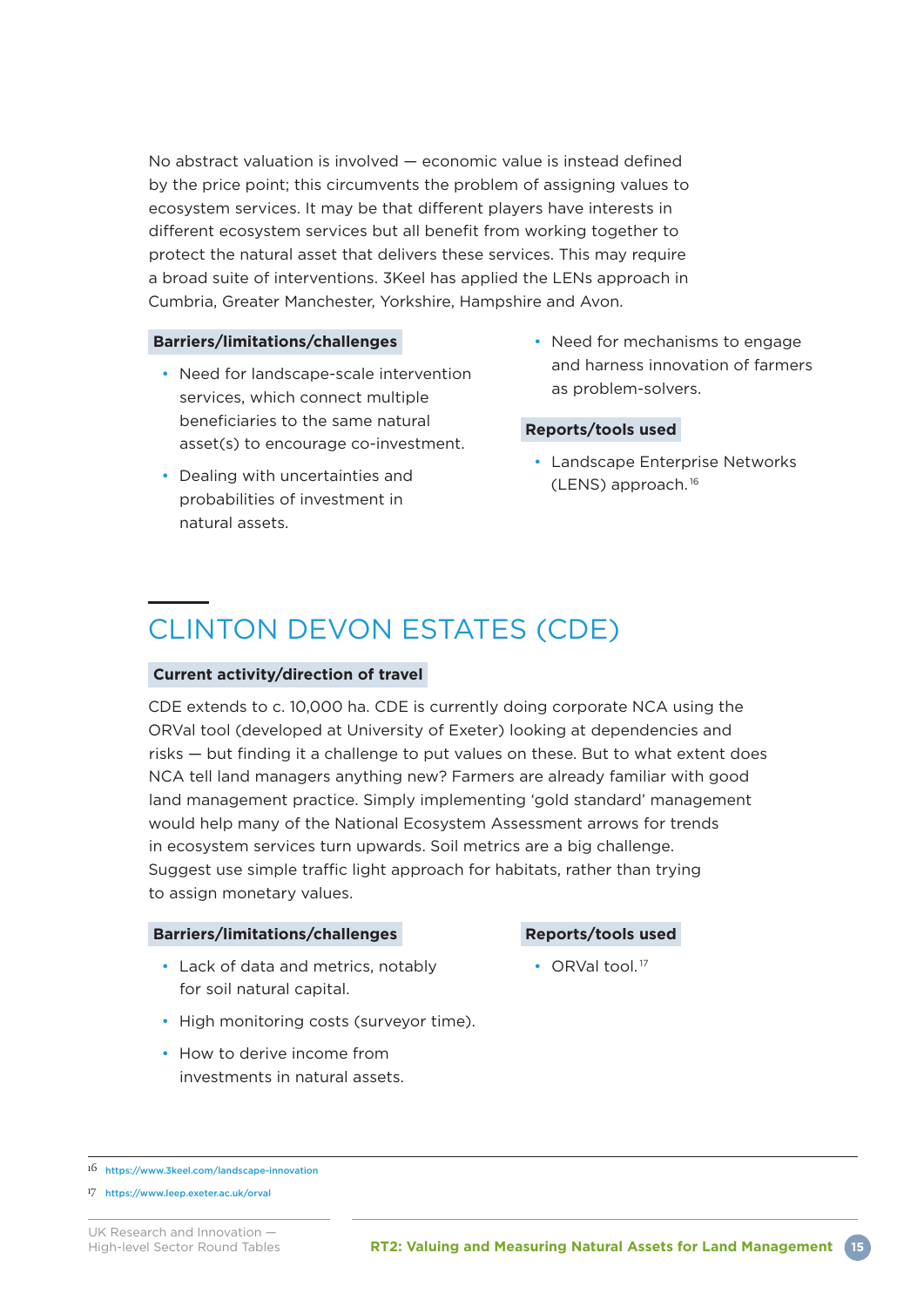## UNITED UTILITIES

### **Current activity/direction of travel**

There are three main strands to UU's work on natural assets: (1) piloting corporate NCA at the company and sub-catchment level; (2) nature-based solutions, e.g. constructed wetlands to treat waste water, sustainable catchment management; (3) funding and markets, e.g. can we create markets for natural capital, work on future public sector payments for public goods. UU is also working on the overarching issues of communication and governance. How can UU best communicate natural asset considerations across the business and with landowners in catchments? How can consideration of natural capital be brought into corporate decision-making? Water companies are expected to use established suppliers — how can water companies get these suppliers to deliver on natural assets, given contractual and regulatory constraints? Opportunities may exist around the 2019 price review (of water companies' business plans 2020—2025), which will assess the wider societal value of water companies. For example, UU land has higher value for recreation than for water.

### **Drivers**

- Sustainable catchment management plans (driven by Water Framework Directive).
- Ofwat price review 2019.<sup>18</sup>

### **Barriers/limitations/challenges**

- Contractual constraints to introduction of nature-based solutions with established suppliers.
- Regulatory constraints (driven by the Water Framework Directive and agencies responsible for WFD implementation) to use of naturebased solutions.
- Communicating natural asset considerations across the business and with landowners.
- Integrating natural asset considerations in corporate decision-making.
- Incentivising suppliers to deliver on natural assets within regulatory constraints.

### **Reports/tools used**

• Corporate NCA (as developed for a Natural Capital Committee pilot 19).

ı8 <https://www.ofwat.gov.uk/regulated-companies/price-review>

ı9 [https://assets.publishing.service.gov.uk/government/uploads/system/uploads/attachment\\_data/file/516968/ncc-research-cnca-final-report.pdf](https://assets.publishing.service.gov.uk/government/uploads/system/uploads/attachment_data/file/516968/ncc-research-cnca-final-report.pdf)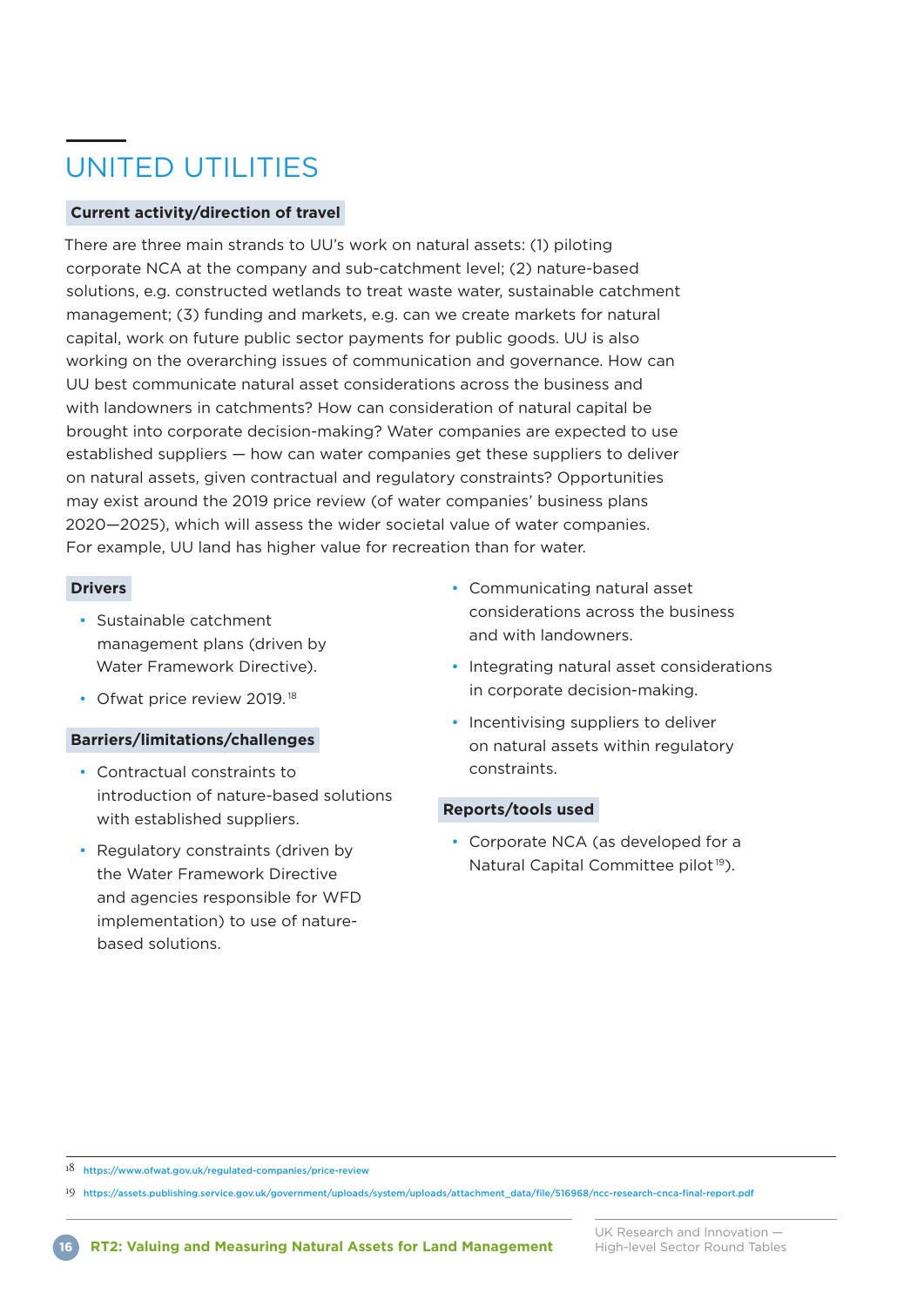## WESSEX WATER (WW)

### **Current activity/direction of travel**

WW recognises its impacts and dependencies on natural assets and has been recording sustainability indicators for a long time. WW has carried out natural capital assessments on its own land holdings and has aspirations to deliver gains in natural capital (likely to be an Ofwat requirement) in its 2020—25 business plan. There are challenges in doing this at multiple scales — business, region, landholding, project-level — and in finding appropriate accounting procedures across these scales. Do we really need to monetize natural assets and benefits flowing from these? How can we understand the relative benefits of green versus grey solutions? WW has trialled a reverse auction system for farmers  $-$  EnTrade<sup>20</sup>  $-$  under which farmers make bids for WW funding to deliver interventions to remove nutrients from catchments. This is based around the price of intervention, and so circumvents the need to value benefits. How might this be used to reveal value, and who benefits from this value? More information on the social and environmental investments made by water companies could improve their position politically.

### **Drivers**

- Reducing the costs of meeting water quality targets.
- Ofwat 2019 price review.

### **Barriers/limitations/challenges**

- Bottoming out the need, or not, to monetize benefits from natural assets.
- Understanding better the relationships between price and value.
- Better understanding the public goods value of water company investments in natural assets.

### **Reports/tools used**

• EnTrade reverse auction tool.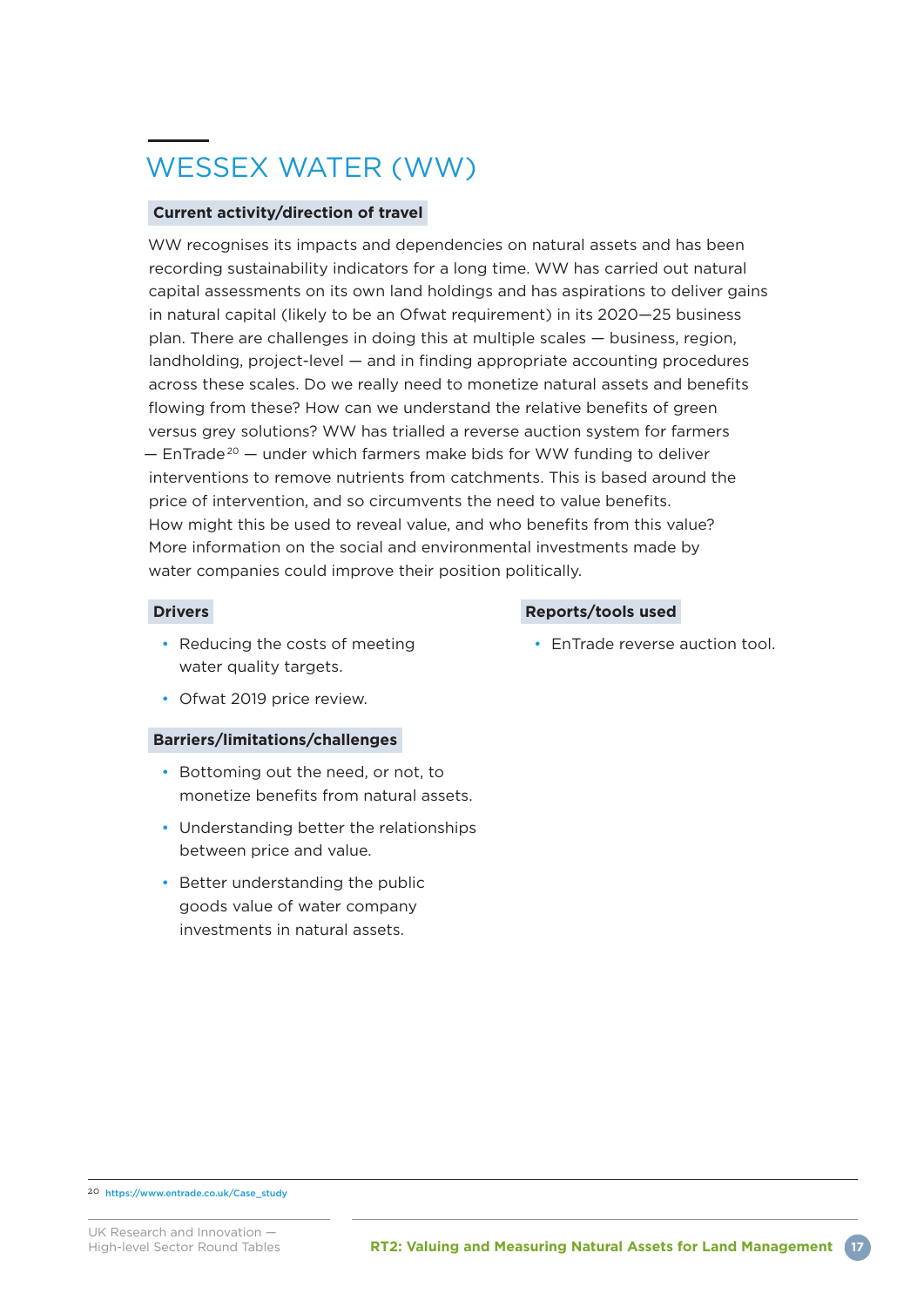## ENVIRONMENT SYSTEMS (ES)

## **Current activity/direction of travel**

ES helps organisations measure and value natural capital at different scales, making use of earth observation data. ES offers two tools: (1) SENCE — spatial evidence for natural capital evaluation — uses best available public research to map and model natural assets and ecosystem services flows, maps risks and identify opportunities to enhance ecosystem services; (2) Satellite data services tool — delivers satellite analytics across the UK (6 day return) — including biophysical change. ES has delivered dozens of projects using these two tools, from city level to catchment level (e.g. Scottish borders) to natural capital evaluations for Wales, Ireland and the Caribbean island of Anguilla, including working with corporate agricultural supply chains.

### **Drivers**

• Wellbeing of Future Generations (Wales) Act 2015.

### **Barriers/limitations/challenges**

• Some fundamental data missing at national scale — this data would be a national asset if the gap can be filled. A key example of this is soils data, which exists but is only available under a commercial licence (despite the data collection being publicly funded).

## SOIL ASSOCIATION (SA)

### **Current activity/direction of travel**

SA works at the production and consumption end of the value chain, with a focus on organic and Circular Economy approaches. SA works with 6000 businesses on sustainability quality assurance, providing knowledge and management systems to track the benefits of sustainable use (of soils) and is engaged in certification (>1.5 m ha worldwide, particularly for textiles).

2ı <https://www.envsys.co.uk/sence>

22 <https://data.envsys.co.uk>

## **Reports/tools used**

- SENCE<sup>21</sup>
- Satellite Data Services <sup>22</sup>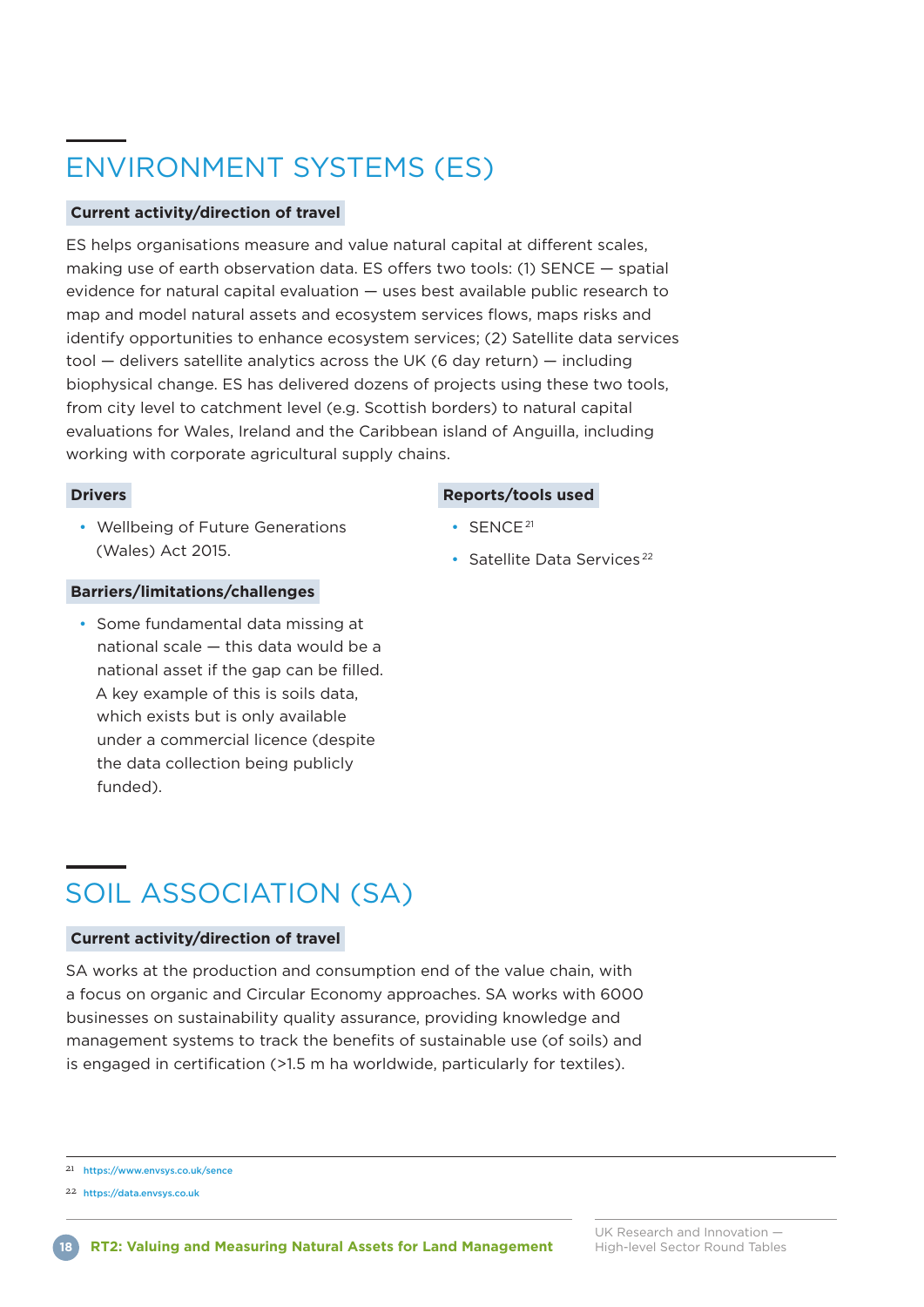To some extent natural assets are already taken into account in assurance/ certification schemes, although not monetarily valued. SA also works on market drivers — notably sustainability in the market. Data collection (e.g. on soil natural assets) is a challenge — needs support and incentives, and clear benefit to those (farmers) collecting the data. SA tends to rely on one-off research rather than continuous monitoring. Lots of natural asset work is blind to landscape-level connections. SA provides low-level funding to innovative farmers to tackle sustainability challenges, supported by researchers — this has proved very cost-effective. SA recognises the need to consider social capital alongside natural capital, e.g. treatment of farm workers.

### **Barriers/limitations/challenges**

- Translating natural capital work at farm scale to landscape scale.
- How to incentivise farmer innovation.
- Securing broader public understanding of natural capital concepts.

## WOODLAND TRUST

#### **Current activity/direction of travel**

WT finds the natural capital debate useful in terms of informing effective spend of its  $£50m$  budget. WT has developed a canopy map dataset $23$  to assess how the landscape is linked through canopy cover and understand change in ecological connectivity and permeability of the landscape over the last 100 years. Lots of natural capital thinking is blind to this connectivity. A challenge is to translate this knowledge to action, engage landowners and find the right incentives to enhance connectivity. Attempts to create a market solution through the Woodland Carbon Code have failed — so what next?

#### **Drivers**

- 25 Year Environment Plan.
- Climate Change Committee target for 19% woodland by 2050.

#### **Barriers/limitations/challenges**

• Incorporating ecological connectivity across the landscape with natural capital thinking.

- Finding the right incentives to enhance connectivity.
- Engaging with landowners how can data be used?

#### **Reports/tools used**

• Canopy map dataset.

<sup>23</sup> <https://www.woodlandtrust.org.uk/blog/2018/03/tree-canopy-cover-results>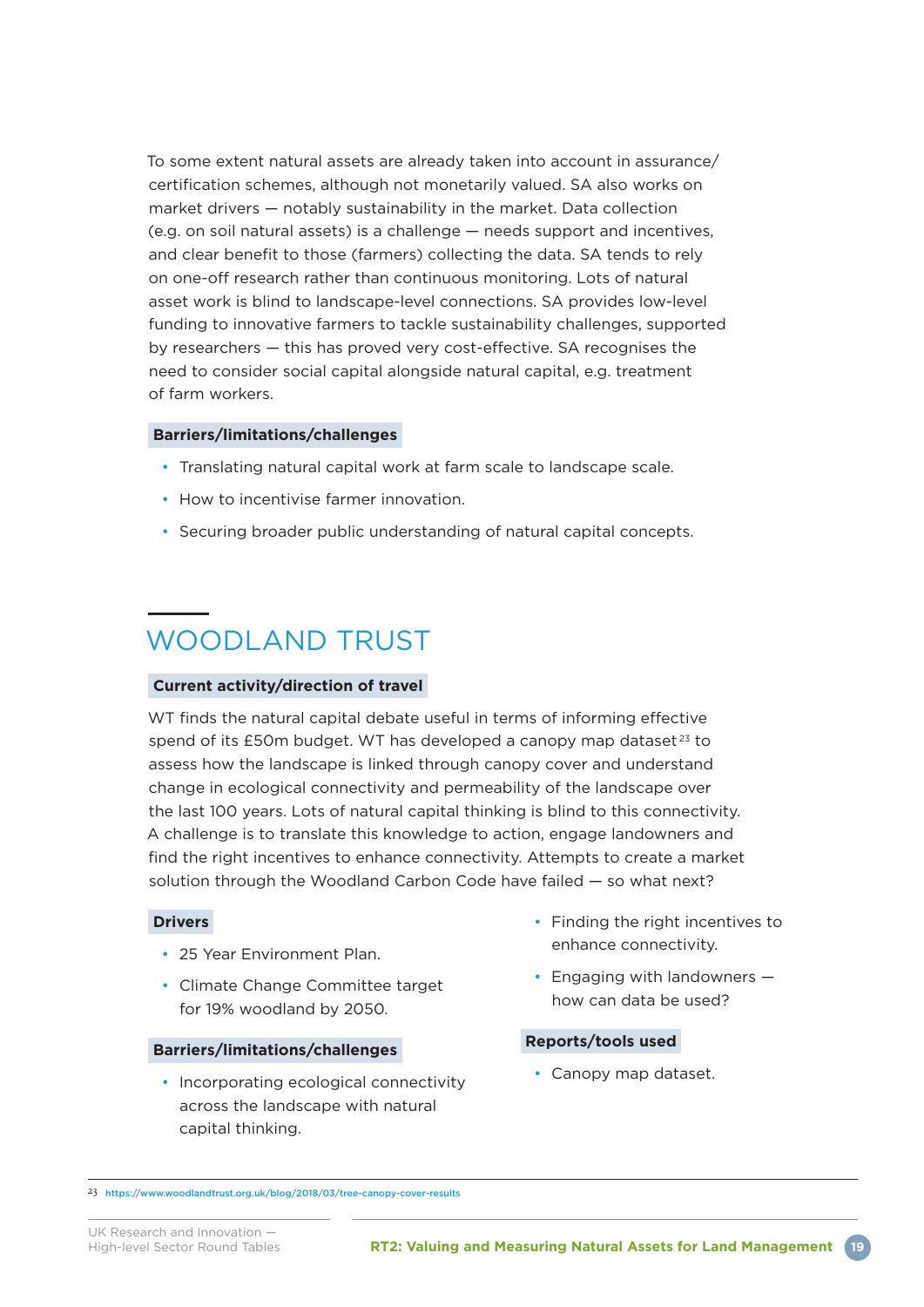## SAINSBURY'S

## **Current activity/direction of travel**

Sainsbury's does not have a formal method to address natural assets and natural assets are not part of Sainsbury's decision-making. However there is appetite to look at this (Sainsbury's have recently appointed a new Head of Sustainability from The Crown Estate). Sainsbury's owns lots of land (retail stores) and is hugely dependent on natural assets through farmers in the food supply chain. Sainsbury's has a degree of influence but are 'stewards from a distance'. Sainsbury's supply chains are international and Sainsbury's is working in some areas to improve resilience, e.g. with tea suppliers in Africa to improve soil quality. Standardisation of methods for measuring and valuing natural assets is complex when working with huge numbers of products in variable geographies. This presents challenges also in terms of data and audit.

### **Barriers/limitations/challenges**

- Number of products and variety of geographies involved in complex, global food and beverage supply chains.
- Applying methods in a standardised way to complex supply chains.
- Data availability and auditing.
- Distance between retailer and land manager in supply chain with many intermediaries.

## NATIONAL GRID (NG)

### **Current activity/direction of travel**

NG owns c.7000 ha of land (mostly sub-stations) and has a very visible footprint. NG developed a natural capital tool with AECOM (see case study, paper RT2 01 Annex 1), which works well for NG and its engineers. The tool draws on existing information and academic studies and produces a baseline for sites, identifies how to grow natural assets and who to work with. This leads to new partnerships and activities, e.g. harvesting timber, opening up sites for recreation, restoring habitats. Financial value is attributed for internal use only (some values are difficult to calculate and may cause controversy). New infrastructure builds on this natural capital approach, e.g. visual screening, flood security, ecological connectivity. NG is also working with planners on net gain in developments. Renewables take more land than fossil fuel power generation and so are more sensitive to natural capital of land. There is a disconnect between natural capital value and real estate value — natural capital values do not feed in well to decisions on income and revenue.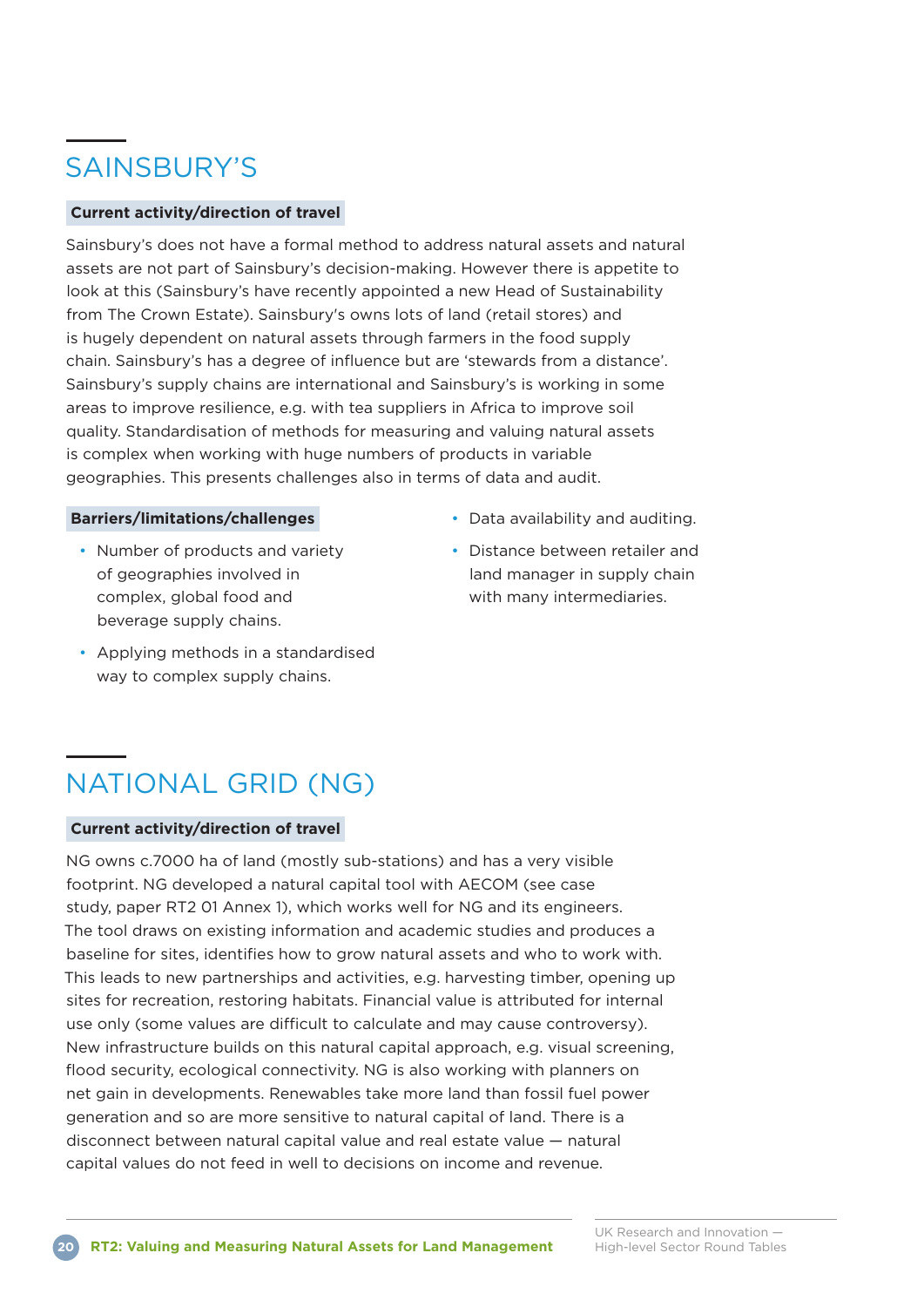## **Drivers**

- National Planning Policy Framework no net loss/net gain in planning
- Lawton Review (which argued for enhanced connectivity of protected areas) $^{24}$

#### **Barriers/limitations/challenges**

- The disconnect between land value and natural capital value and the related challenge to incentivise land management for both rental value and natural capital value.
- Building biodiversity in to natural capital accounting.

### **Reports/tools used**

• Natural capital tool (developed by AECOM).

## NATIONAL FARMERS UNION (NFU)

### **Current activity/direction of travel**

NFU has 55,000 members. Brexit is a catalyst for natural capital debate. The 25 Year Environment Plan features natural capital strongly. Natural capital may provide the conceptual framework for post-Brexit farm support, which is likely to be more outcome-focussed. Farmers like this — but it remains as yet somewhat hypothetical as there is no market for public goods and the methods are not sufficiently robust at land parcel scale. Moreover, valuation is very different from market price, which is what drives farmers. How will funding for public goods, for example nature-based flood management, trickle down to farmers? Farmers are currently rewarded under agri-environment payments on an income-foregone basis, but this is not sustainable. Can a natural capital approach derive a fair market value? There are significant issues around data availability, access to data (and related issues such as broadband access to download data and maps) and how to deal with variability (e.g. seasonality). One way forward may be to focus on the link between soil health and productivity and use this to engage and drive farmer behaviour — there needs to be a clear benefit to the farmer.

#### **Drivers**

- Post-Brexit agricultural policy, payment for public goods.
- 25 Year Environment Plan.

#### **Barriers/limitations/challenges**

- Methods and data at the land parcel scale.
- Disconnect between natural capital value and farming markets.
- Ways to incentivise farmers to manage land for the long-term.

24 <https://webarchive.nationalarchives.gov.uk/20130402170324/http://archive.defra.gov.uk/environment/biodiversity/documents/201009space-for-nature.pdf>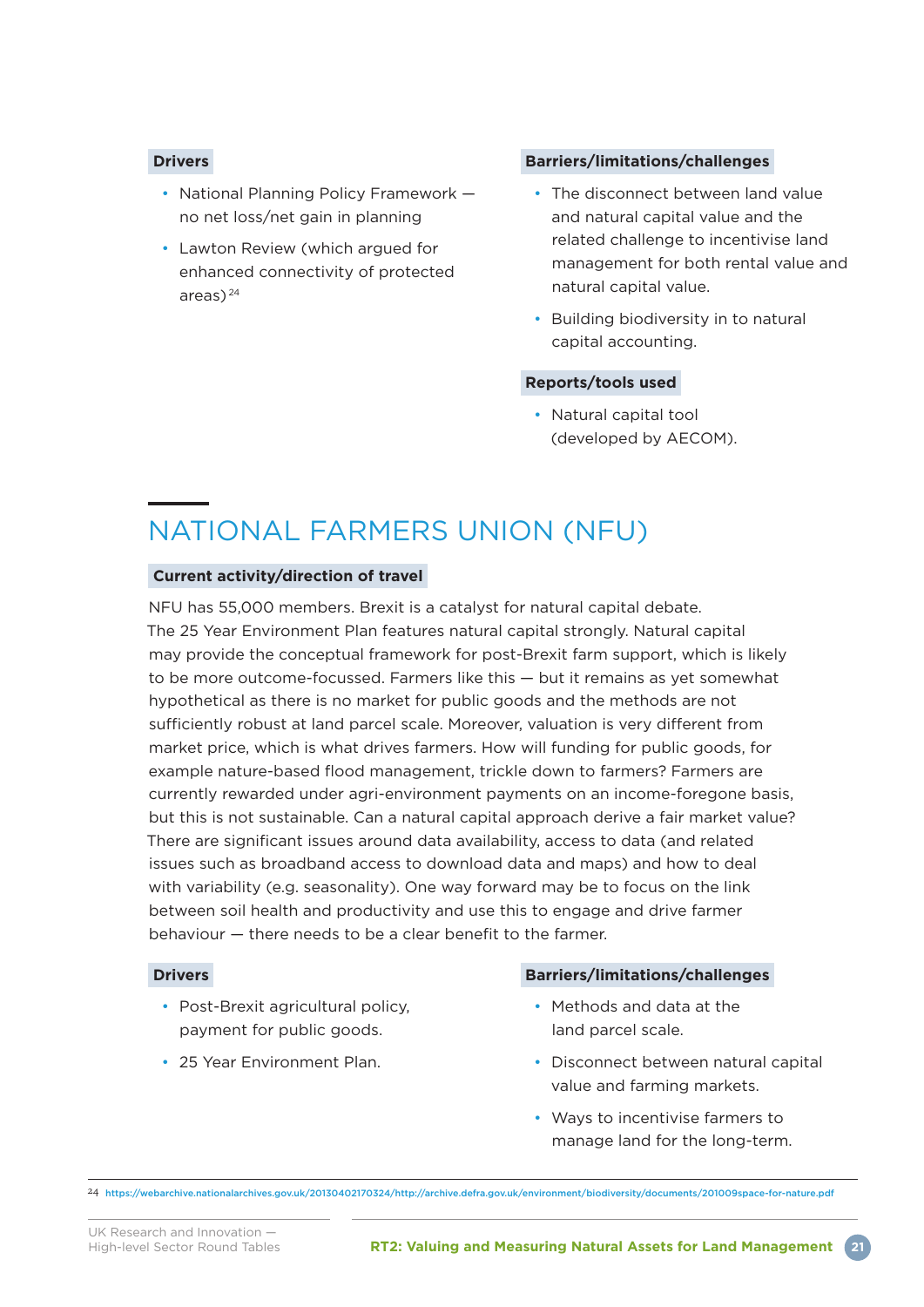## BUCCLEUCH ESTATES (BE)

## **Current activity/direction of travel**

BE owns considerable landholdings in Scotland and the east Midlands. BE are working with the University of Oxford to establish baseline data, for a well-researched and well-monitored catchment in the Scottish borders. For poor upland soils, natural capital value is high in relation to market value.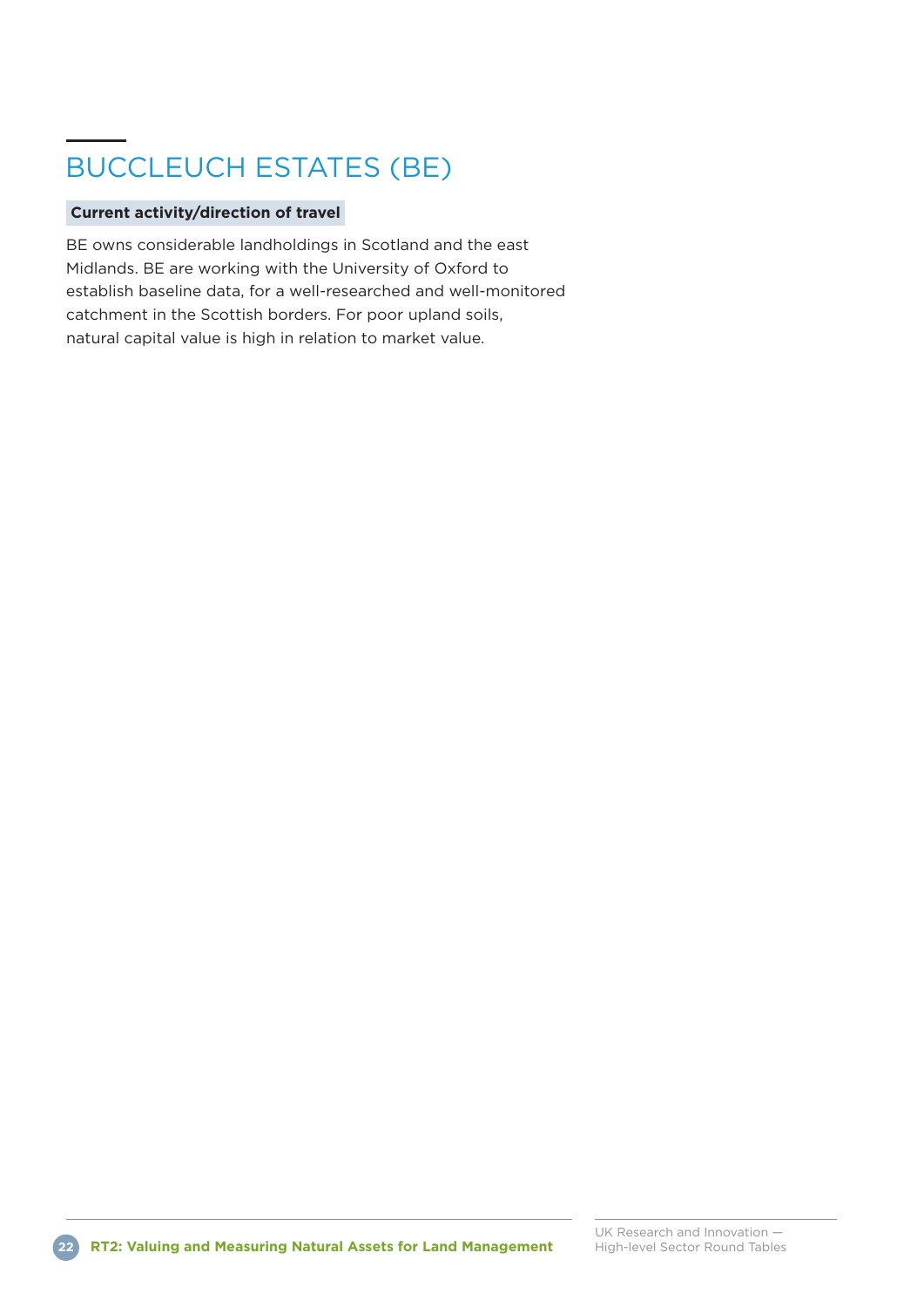## **3. Knowledge gaps/R&I needs**

The Round Table addressed the questions:

- *What knowledge/tools/data do you already have, what are the gaps, how might these be filled?*
- *What should R&I investment focus on, to be of most use to the sector?*
- *How might R&I investment most usefully be structured for business, policy-makers and civil society to engage?*

Discussion centred on the following issues. In the following, the term 'natural assets' incorporates the notions of natural capital stocks, the ecosystem services that flow from these stocks, and biodiversity (which, as an element of natural capital, underpins ecosystem function and the flow of ecosystem services).

## *New knowledge*

- **Fill knowledge gaps on what natural assets exist, what ecosystem services they supply** and how these relate to economic values and existing market pricing.
- **Develop approaches to incorporate consideration of ecological connectivity** (e.g. between high-nature-value habitats, across landscapes and landowners) **in natural capital thinking.**
- **Identify which natural assets, UK-wide, are closest to critical tipping point(s)** and what interventions are required to avert these tipping points.
- **Review the effectiveness of cross-sector and multi-stakeholder collaborations in scaling gains for natural assets through**

**land management.** There are many cases of collaborations across the public, private and third sectors but these are rarely subject to robust monitoring and assessment.

- **Develop new business models for investment in natural capital.**
- **Improve understanding of the leakage effect** – to what extent does managing one land area for longer-term ecological resilience result in a pressure to use another land area in less sustainable ways leading to no net gain or net loss? Such effects can be complex, distant and international.
- **Improve understanding of the links between soil health and water quality.**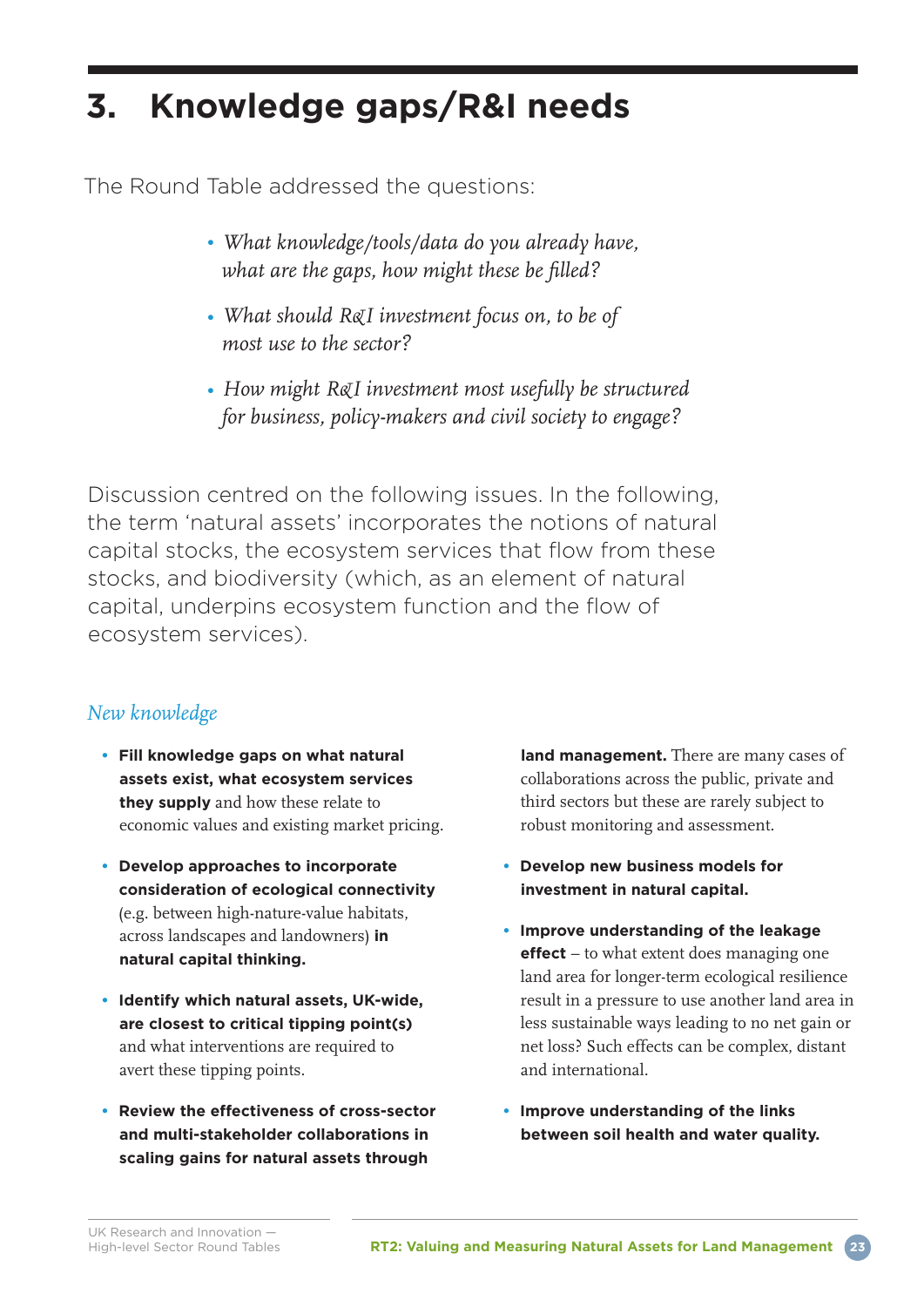## *Frameworks and models*

- **Develop a consistent NCA framework that works across the variety of land management contexts** with standardised metrics and valuation methods applicable at farm and corporate scales – to what extent can/should this deliver full, rather than partial, accounts and to what extent can/should these include qualitative elements?
- **Develop models and scenarios that link land management to the ecosystem services 'cascade'** (natural assets \ ecosystem function  $\rightarrow$  ecosystem services  $\rightarrow$  benefits  $\rightarrow$  values) – we need better understanding of how land management affects this cascade.

## *Data – defining needs/gaps, filling gaps, enhancing access*

**• Compile key missing maps and datasets**  – reliable, comprehensive datasets in a processed/usable form. Examples include: (ı) updated dataset on Priority Habitats (current inventory is out of date); (2) datasets on the wider countryside (beyond Priority Habitats); (3) a national tree canopy map – this could help, for example, limit the very high costs (projected to be  $f_1$ 5 bn) of managing ash dieback and related woodland/landscape restoration efforts; (4) datasets relevant at land parcel scale; (5) datasets relevant to complex agricultural/food supply chains.

- **Enhance access to key existing mapping data.** The UK Government is in the process of making parts of the Ordnance Survey MasterMap freely available<sup>25</sup> – this opens up opportunities for mapping of natural assets and related NCA. On the negative side, there are some restrictions on the use of the publicly funded UK soil map (for which copyright is held by Cranfield University<sup>26</sup>).
- **Enhance accessibility and usability of data** – there is a big shortfall in funding for making relevant data accessible and usable. Ensure that publicly funded data is open access.
- **Build understanding and consensus on how much data is really needed** – in many cases we already know what is the right thing to do – to what extent can natural capital accounts be simplified (e.g. simple up/ down arrows).
- **Review the utility of technologies (e.g. drones) to monitor natural assets at farm scale** – drones are already used widely in agricultural monitoring.
- **Development of agreed common definitions/language/terms** relating to the measurement and valuation of natural assets.

25 <https://www.ordnancesurvey.co.uk/about/news/2018/mastermap-announcement.html>

26 <https://data.gov.uk/dataset/ea1442bf-ba77-42cc-80e7-2ea339ccb28a/natmap-national-soil-map>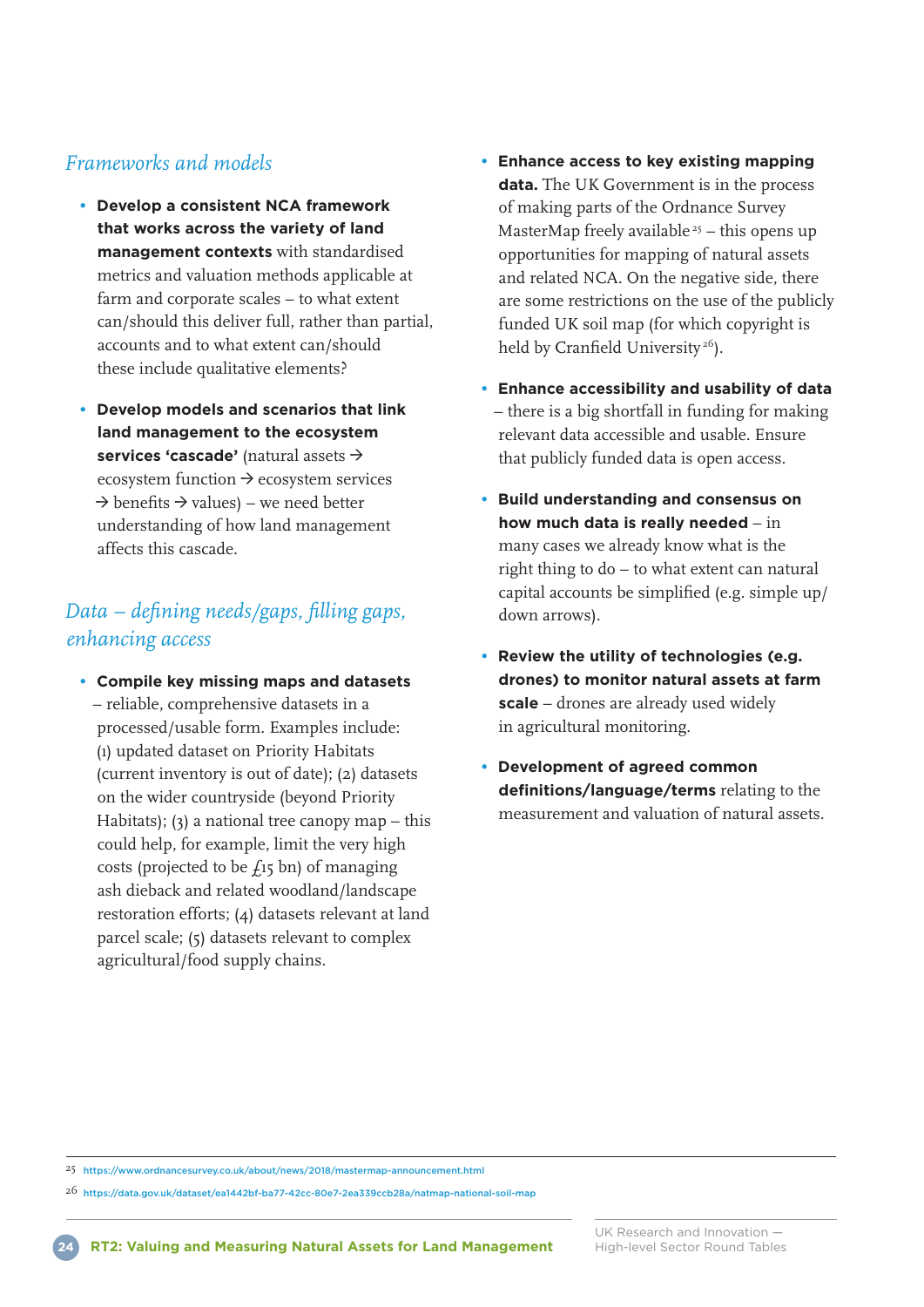## *Demonstration, scaling*

- **Develop and implement natural capital plans.** The 25 Year Environment Plan in England proposes ı4 regional 'natural capital plans' 27 – these plans need to engage asset owners and be more than just Defra-family plans. The RSA Commission on the Future of Food, Farming and the Countryside has proposed national strategic land use frameworks 28, which would need to be linked to natural capital plans. The Wildlife Trusts have developed 'Ecological Opportunity' maps (Nature Recovery Networks) that are relevant in this context, helping to identify best locations for investment.
- **Demonstrate landscape/catchment-scale, cross-sector approaches to investing in natural assets through land management** – e.g. through action research in 'landscape laboratories', learning by doing with business. How can disparate regulations and regulatory bodies and sectors work together on natural assets to enhance public goods? How to secure investment in multiple ecosystem services rather than just one or two with higher short-term value (e.g. flood risk reduction)? How do approaches transfer between differing environmental, social and economic contexts? What approaches and methods can be used to create and sustain the relevant partnerships?
- **Run robust trials for post-Brexit agrienvironment payments for public goods** to assess what works and what provides best value for money in terms of benefits to natural capital and ecosystem services. What does a farm system that delivers on natural assets look like?
- **Develop a natural assets farm advisory service** (similar to the Farming and Wildlife Advisory Group?) to advise on what natural assets mean to individual farms, what practically can be done to enhance natural assets – to make it real for people 'at the coalface' (Crown Estate Scotland have found this works).
- **Build understanding on how to incentivise a basic level of good land stewardship** – without worrying too much about putting a value on things.

## *Developing markets for natural assets, stimulating investment*

- **Design effective markets to sustain and enhance natural assets** – how to structure markets to incentivise investment in natural assets, and what regulatory 'floor/ baseline' and what planning framework is required to enhance the basic level of good land management. This includes social science research to ensure societal benefits.
- **Develop a clear case for landowners and managers** – in particular for farmers. What do the concepts of natural capital and ecosystem services mean for farmers? What language/terminology carries greatest traction? What are the drivers for farmers and how can we use these to make the case?

<sup>27</sup> 25YEP, pı40: <https://www.gov.uk/government/publications/25-year-environment-plan>

<sup>28</sup> <https://www.thersa.org/globalassets/pdfs/reports/rsa-our-common-ground.pdf>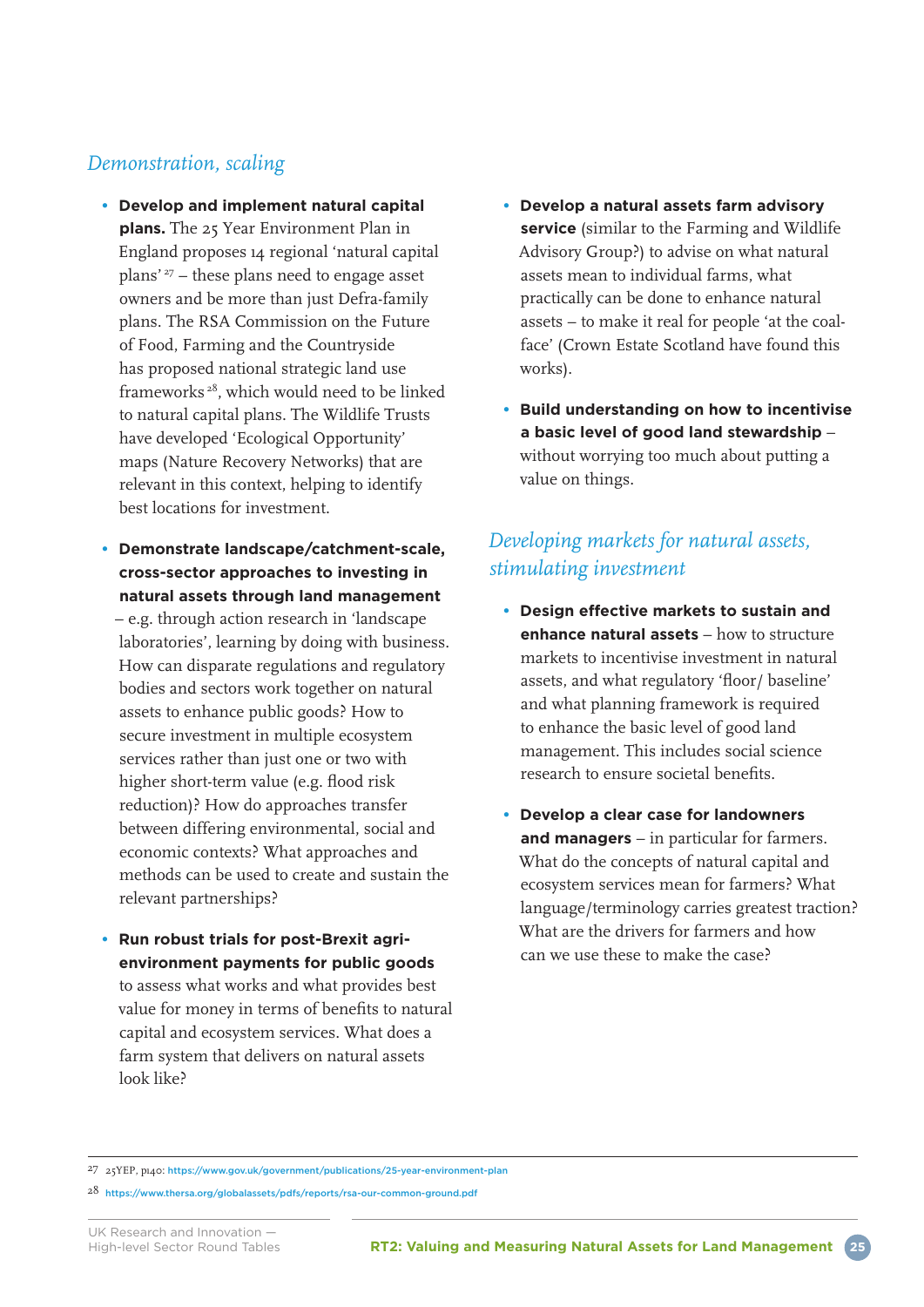- **Assess the relationship between soil health, costs of maintaining/restoring soil health, and market returns from agriculture in the medium- to long-term** – is there a clear return on investment, who benefits, who pays? What potential is there to develop a soil carbon market and what lessons can be learned from other carbon markets? (Note: The Woodland Carbon Code has not worked as woodland carbon in the UK is too costly in a global carbon market, the Peatland Carbon Code has more traction as the UK has a globally important stock of peatlands).
- **Explore the relationship between natural capital value and commercial value (land prices, market prices, rental returns), with a view to engaging landowners/ managers** – which ecosystem service flows deliver benefits that can be monetized through existing markets, which have potential to be monetized through new markets, and which cannot be monetized?
- **Better differentiate who benefits from, and who pays for, investment in natural assets,** e.g. sustainable drainage in urban areas is paid for by the water utility but there are multiple beneficiaries (e.g. roads, which benefit from less surface water; housing, which benefits from less flooding).
- **Review approaches to brokering investment in natural assets with multiple beneficiaries** – what brokerage mechanisms are most effective?

## *Knowledge exchange, dissemination and communication*

- **Make better use of existing research output related to measuring and valuing natural assets for land management** – collate and review existing data, models, tools and knowledge (e.g. outputs of NERC's Biodiversity & Ecosystem Services programme 29). Identify what has practical relevance for land management and translate this through a business lens to make it more useful for landowners and managers. Organise materials according to user needs, e.g. by scale (parcel, farm, corporate, supply chain, landscape) or by purpose (assessment, accounting, decision-making, reporting).
- **Collate real-world experience and good practice related to measuring and valuing natural assets for land management,** including from landowners and managers who are already piloting this, the Defra Pioneer Projects, experience from other EU countries, etc. – what works and what doesn't?
- **Enhance sharing of knowledge between sectors.**
- **Raise public awareness** of the importance of natural assets and public goods from land management – how can we create a groundswell of public opinion to demand restoration of natural capital – how can we make natural capital the next 'marine plastic'.



<sup>29</sup> <https://ecosystemsknowledge.net/bess>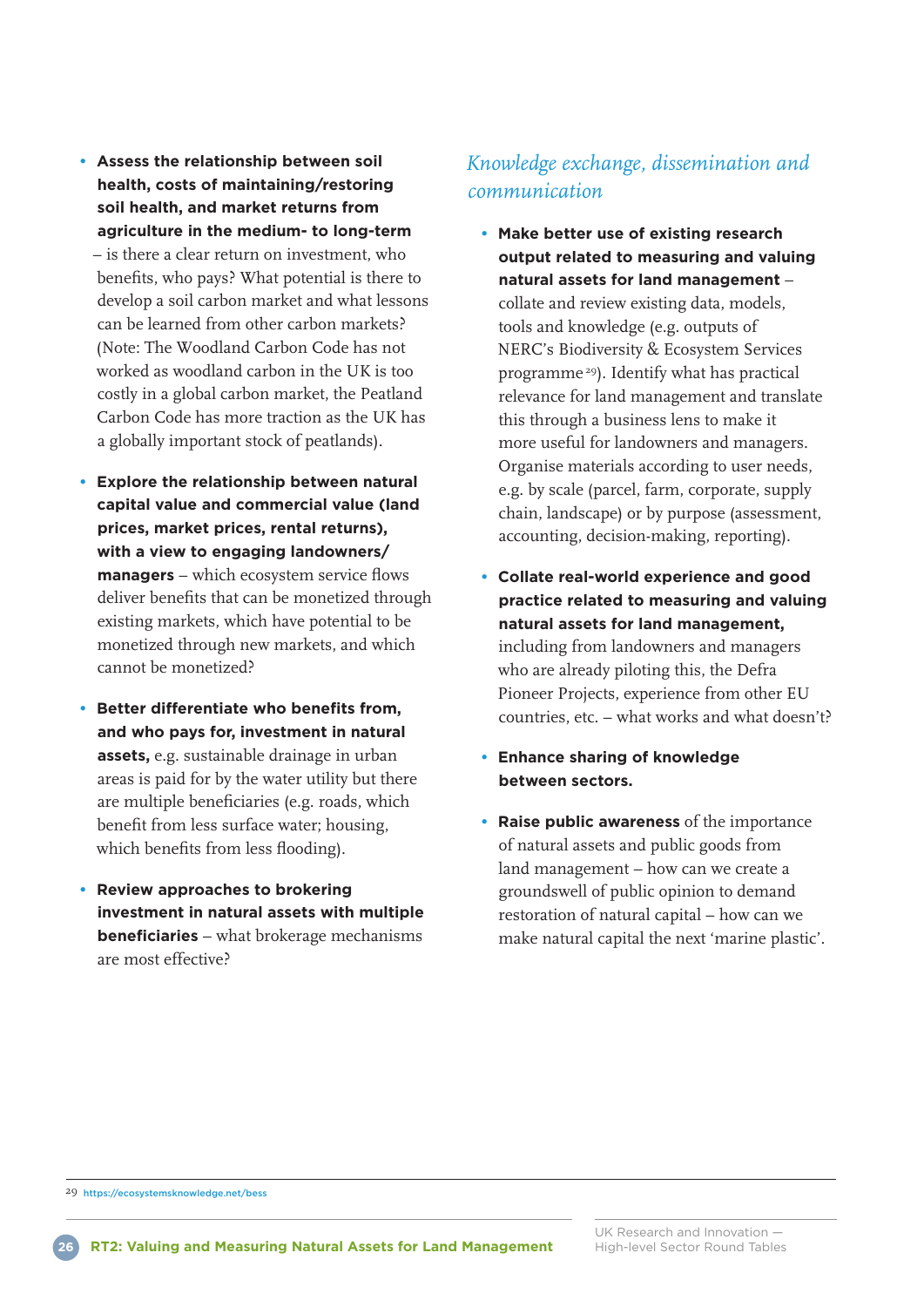## **4. Next steps**

This Round Table has revealed the range of activity going on across the land management sector of relevance to the measurement and valuation of natural assets, and identified a wide range of research and innovation needs in this regard.

This was the second in a series of Round Tables: RTı (June 20ı8) addressed the infrastructure sector and RT3 (Jan 20ı9) addressed the insurance/ financial services sector. We anticipate that there will be a good deal of common ground in terms of research and innovation needs across these three sectors.

The findings from all three Round Tables will be analysed with a view to identifying this common ground (as well as differences), and where there may be greatest opportunity for academia to contribute to business (and policy) in the realm of measuring and valuing nature. This analysis will be shared in due course with participants of all three Round Tables to obtain feedback and will subsequently be published in an analysis and options paper in 20ı9.

A longer-term view is towards the co-creation, with business and policy-makers, of a future research and innovation agenda related to measuring and valuing natural assets. This would involve further activity, such as a possible cross sector workshop bringing together the sectors involved in Round Tables ı, 2 and 3.